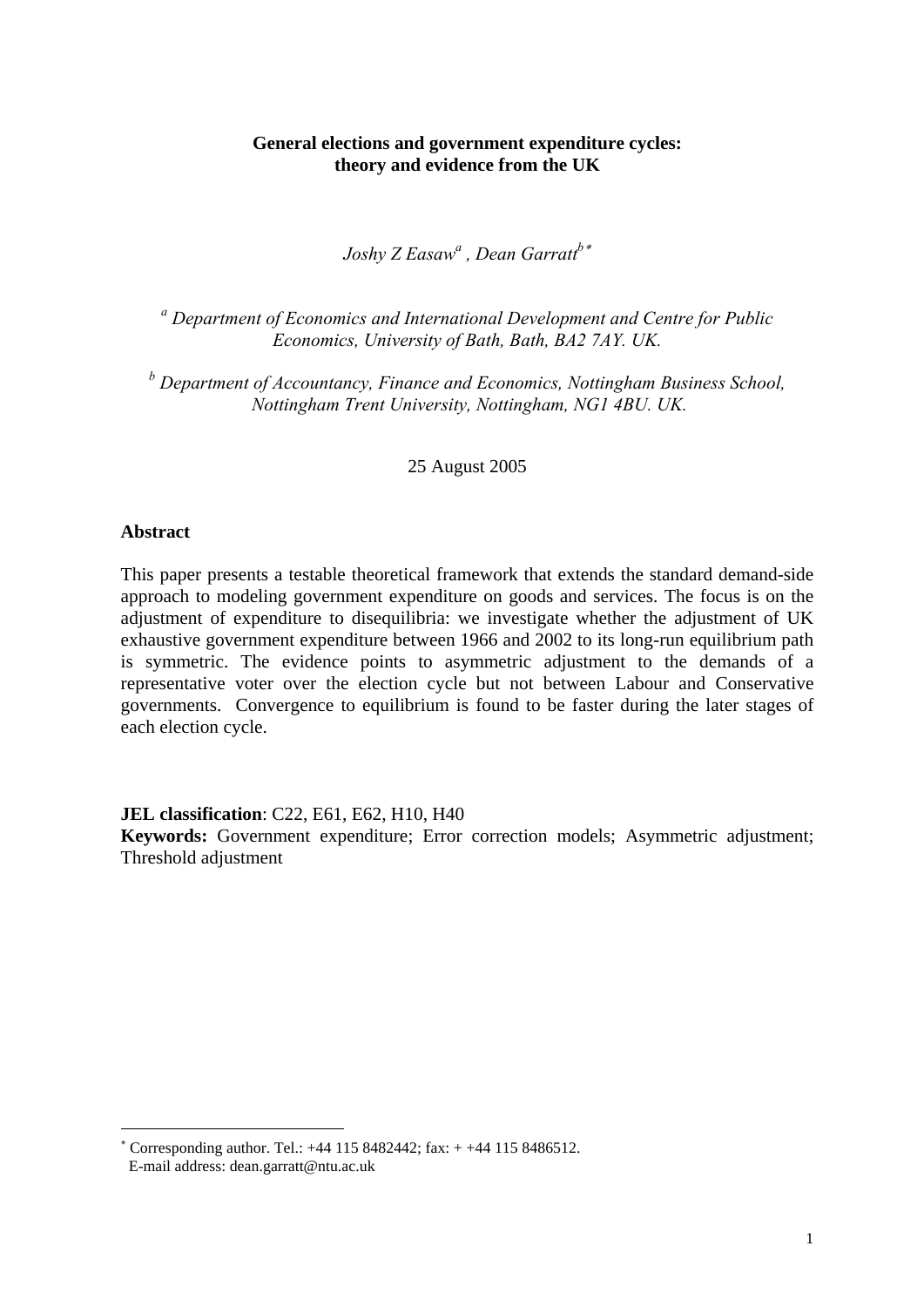## **1. Introduction**

1

After its election victory in 1997 Britain's New Labour Government embarked on major reforms to the administration of fiscal policy. The government legislated for a set of principles to be applied when conducting fiscal policy. The principles are the backbone of the Code for Fiscal Stability<sup>[1](#page-1-0)</sup>. One of the main arguments for reforms of this type is the need for macroeconomic policy to be sheltered from the myopic motives of political agents. The purpose of the present paper, in this context, is to investigate how political factors have shaped the long-run relationships describing the UK government's provision of goods and services.

We use the standard demand-side approach to modelling government expenditure that Borcherding (1985) described as the 'fiscal everyman approach'. This approach, following the Downsian tradition, is based on targeting the representative voter-taxpayer's preferences for publicly provided goods and services and has been used in previous empirical investigations of UK government expenditures by Tridimas (1992) and Ashworth (1995). These latter studies show that the preferences of the representative voter-taxpayer have had an impact on government expenditure growth but cannot tell us whether governments' delivery of goods and services to the representative voter varies across the election cycle. We consider how election cycles affect the way in which incumbent governments target the representative voter-taxpayer's preferences. Our concern is with the impact on UK government expenditures of the preferences of the representative votertaxpayer. We consider whether these preferences are consistently targeted across the electoral cycle and irrespective of the incumbent's partisan (or ideological) persuasion. This

<span id="page-1-0"></span><sup>&</sup>lt;sup>1</sup> For more details and an articulation of the Government's perspective on its policy-making reforms attention is drawn to HM Treasury (2002).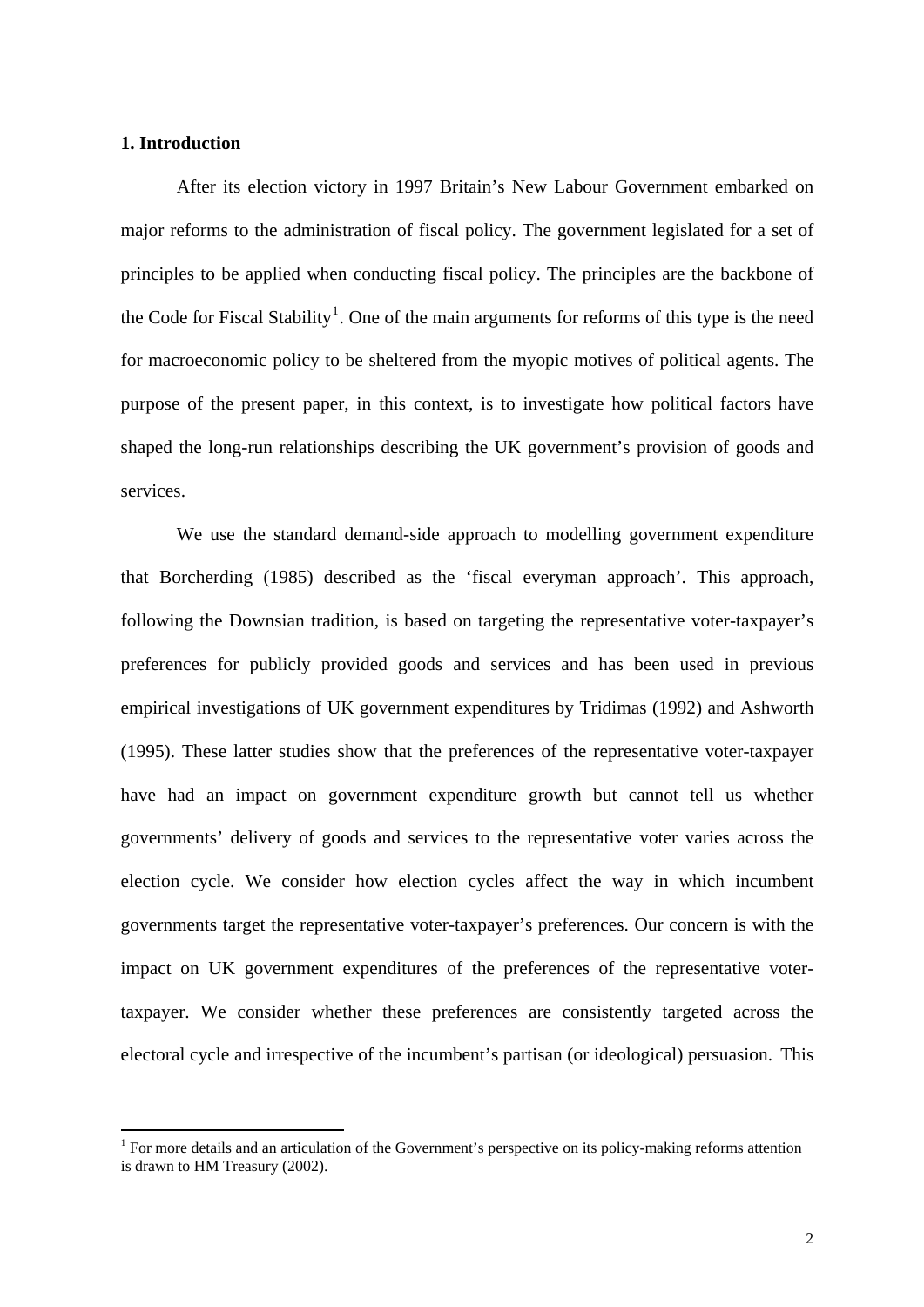departs from the reaction-function approach to modelling the impact of elections on expenditure behaviour<sup>[2](#page-2-0)</sup>.

We outline a theoretical framework that focuses on the adjustment of expenditure towards its long-run equilibrium, that is, the representative voter-taxpayer's preferences. We consider the possibility that an asymmetry in the adjustment to equilibrium could result from either the time elapsed in the election cycle or the political parties. The empirical analysis is conducted using the cointegration tests with threshold adjustment as advanced by Enders and Siklos (2001). We use quarterly data to investigate adjustment to the equilibrium over the period from 1966 to 2002. The analysis focuses on exhaustive government expenditure<sup>[3](#page-2-1)</sup> when considering the long-run equilibrium relationship for government goods and services in the United Kingdom.

 The present analysis extends previous research in three respects. Firstly, we extend the standard demand-side approach to account for the effect of the time elapsed in the election cycle and political ideology on expenditure policy. We are able to assess whether the representative voter-taxpayer's preference is paramount throughout the election cycle. Secondly, we focus on the adjustment of expenditure to disequilibria. In particular, if the adjustment to the long-run equilibrium is asymmetric. Expenditure policy, in a dynamic context, is modelled as a decaying deviation from the representative voter-taxpayer's preferences. We consider the nature of any persisting deviation and its causes. Is it the result of opportunistic or partisan behaviour? Finally, it focuses exclusively on the provision of goods and services by the UK government. Section 2 of the paper outlines the theoretical

<span id="page-2-0"></span> $2$  This approach assesses the impact of elections on the responsiveness of government expenditures to a series of macroeconomic variables (see Tellier, 2003, for a recent survey). In earlier research (Easaw and Garratt, 1999, 2000), we adopted this approach when investigating UK expenditure cycles. 3

<span id="page-2-1"></span><sup>&</sup>lt;sup>3</sup> Brown and Jackson (1990) use the adjective 'exhaustive' to differentiate between those expenditures that represent a claim on society's resources (purchase of inputs) from transfers, which represent a redistribution of resources.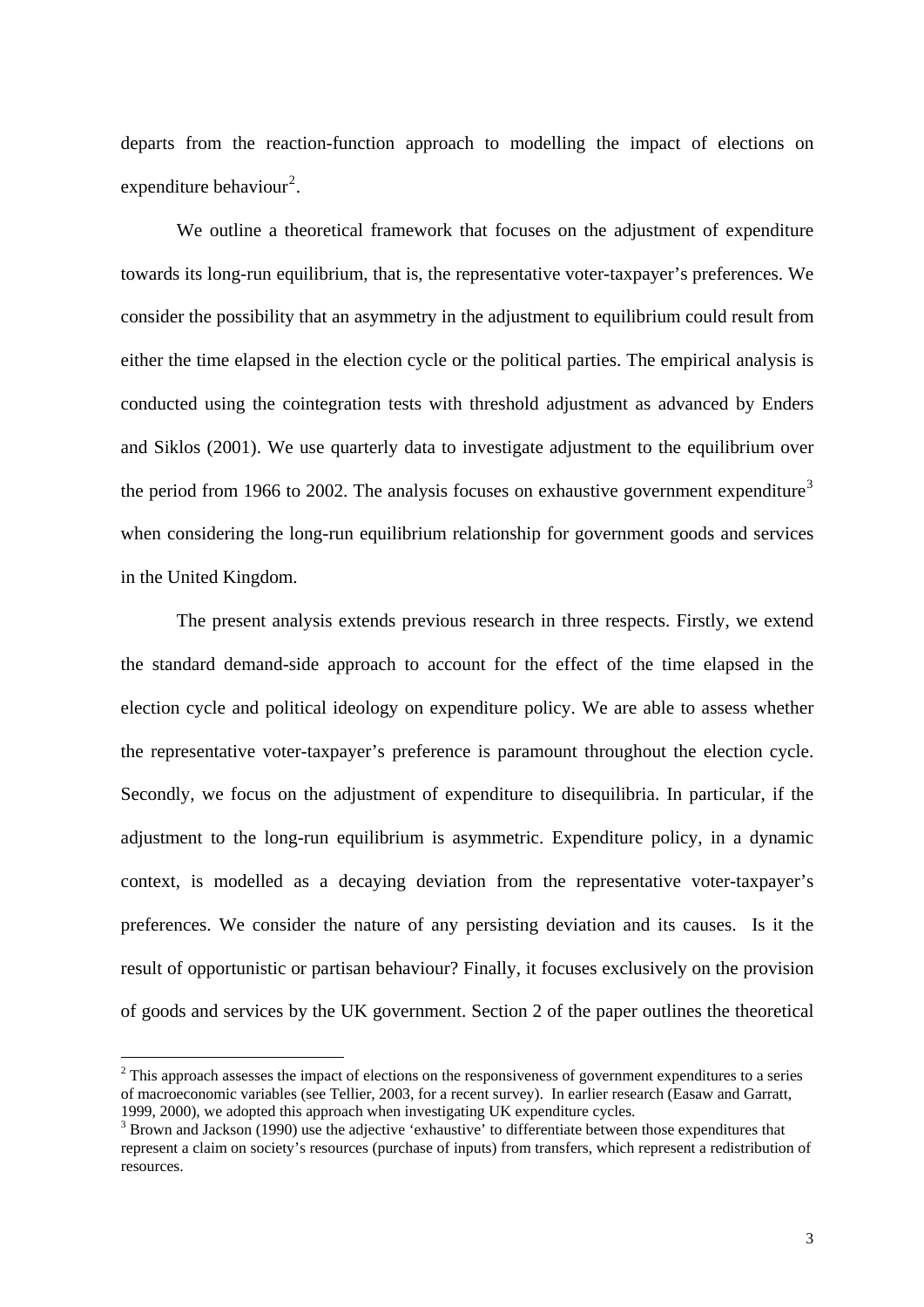framework. This forms the basis of the empirical investigation in Section 3. It includes the results from the residual-based approach to cointegration under asymmetric adjustment presented by Enders and Siklos (2001) as well as estimates of asymmetric Error Correction Models (ECMs). Finally, the main conclusions are drawn in Section 4.

## **2. Theoretical framework**

1

The standard demand-function approach to modeling government expenditure on goods and services was initially designed to investigate the determination of local goods and services, but later adapted to national government expenditures.<sup>[4](#page-3-0)</sup> The demand-function approach is based on a representative voter-taxpayer's set of preferences for government goods and services.<sup>[5](#page-3-1)</sup> Niskanen (1978) argues that the preference set can be depicted as

$$
lnQ = A + \eta lnR + \alpha lnY \tag{1}
$$

where *Q* is the quantity of government goods and services consumed by the average voter, *R* the perceived price paid and  $Y$  their real income<sup>[6](#page-3-2)</sup>.

Since *Q*, the amount captured by the representative voter-taxpayer, is unobservable it is necessary to use information about the quantity of goods and services produced for the population as a whole. The representative voter-taxpayer's consumption of government goods and services is then determined as follows

$$
Q = \frac{X}{N^{\varphi}}
$$
 (2)

<span id="page-3-0"></span><sup>&</sup>lt;sup>4</sup> See Brown and Jackson (1990, Chapter 5) for a summary of the findings from early empirical estimations of the demand for local services.

<span id="page-3-1"></span><sup>&</sup>lt;sup>5</sup> For a presentation of the representative-voter approach to the modelling of social benefits, see Boadway and Wildasin (1989).

<span id="page-3-2"></span><sup>&</sup>lt;sup>6</sup> Niskanen also included an unspecified variable to capture autonomous conditions affecting the demand for government goods and services. We do not include this variable here as any proxy would be ad hoc.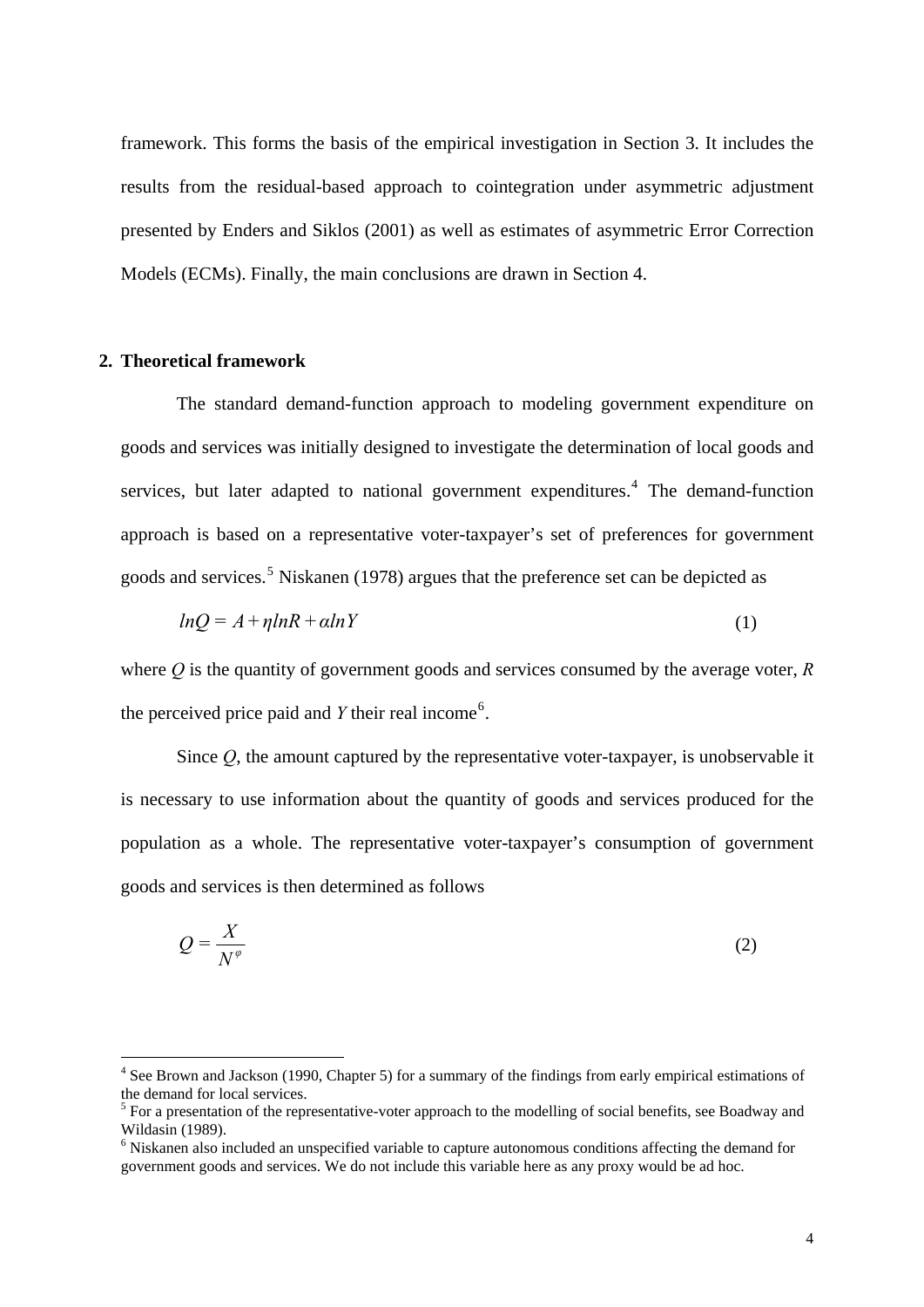where *X* is the amount of the good or service provided for the population, *N* the size of the population and  $\phi$  measures the rivalry in consumption of government goods and services, sometimes referred to as their 'publicness'.

The tax price per unit of government provision consumed by the representative voter when there are *N* voter-taxpayers can be written as

$$
R = \frac{CX}{NQ} * \frac{T}{E}
$$
 (3)

where *C* is the average cost of the *X* units of the goods and services provided by government and *T/E* is the tax ratio measuring the proportion of this expenditure paid for out of taxation. Buchanan and Wagner (1977) argue that budget deficits increase government spending because they reduce the perceived price of government goods and services to the current generation. This is justified in several ways, for example by assuming that voters heavily discount future tax liabilities or lack awareness of the extent of future tax liabilities. The latter issue was identified by Rogoff and Sibert (1988) in the context of the election cycle. Their model shows how governments in the run-up to national elections might attempt to signal their administrative competency by offering a bundle of goods and services that is not wholly affordable out of general taxation. Rational voters would not ordinarily support this, but with an appropriate lag structure the need for additional revenues only becomes apparent after votes have been cast*.*

Following equations (1) to (3), we can write the total quantity of government goods and services as

$$
lnX = A + \alpha lnY + \eta lnC + \eta ln(\frac{T}{E}) + ((\varphi - 1)\eta + \varphi)lnN
$$
\n(4)

Equation (4) is now the aggregate demand for government goods and services. When using national accounts data for empirical estimation the equivalent to *X* is exhaustive government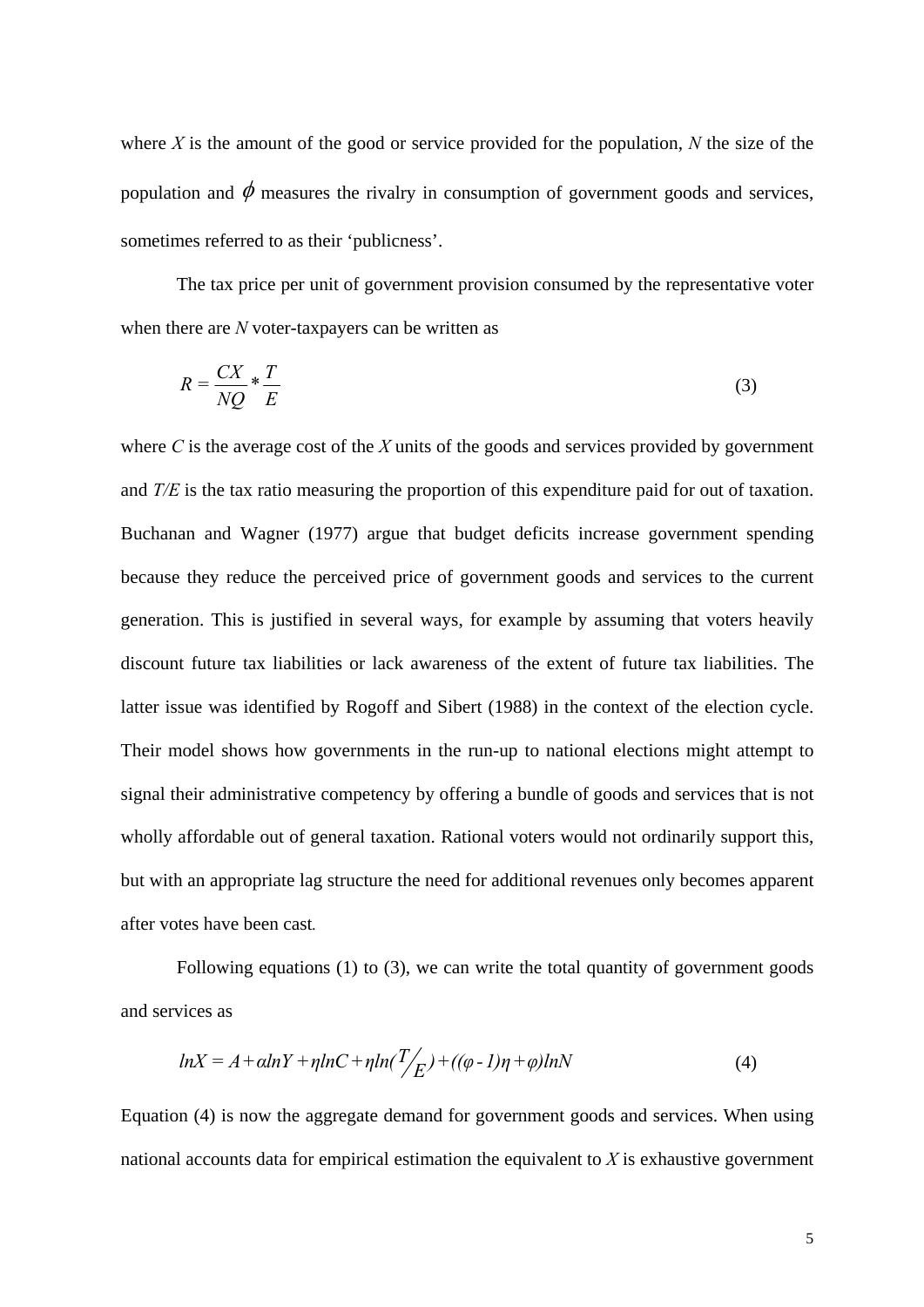expenditure (*EX*) deflated by its cost (*C*). As Tridimas (1992) notes empirical work is interested in the real demand for government goods and services. Therefore, the income variable in equation (4) is the representative voter's real gross income,  $v$ , while the real cost of the government's provision of goods and services is the cost index of government provision relative to the index of prices, *C/P*. Finally, in abstracting in the presence of the provision of transfers, the taxation-financing variable is defined as taxation receipts net of transfers (NT) relative to exhaustive expenditure (EX). Therefore, the aggregate demand for government goods and services can be written as

$$
ln(EX_{\bigwedge}^{\prime}) = A + alny + \eta ln(\frac{C_{\bigwedge}^{\prime}}{P}) + \eta ln(NT_{\bigwedge}^{\prime}) + ((\varphi - 1)\eta + \varphi)lnN
$$
 (5)

Consequently, abstracting from the implied constraints on the parameters, we can estimate equation (6) and, hence, derive the long-run equilibrium of exhaustive expenditure. Wald Tests can then be conducted to test the restrictions on the parameters.

$$
ln(EX_{\bigwedge}^{\prime}) = \beta_0 + \beta_1 ln y + \beta_2 ln (\frac{C_{\bigwedge}^{\prime}}{P}) + \beta_3 ln (NT_{EX}^{\prime}) + \beta_4 ln N \tag{6}
$$

We now consider how short-run dynamics may affect this long-run equilibrium. To ease notation we use  $Z<sub>t</sub>$  to depict the representative voter-taxpayer's preferences and, hence, Equation (6) is re-specified as follows

$$
ln(EX_{\bigcirc})_t = \beta_0 + \beta lnZ_t \tag{7}
$$

Any divergence between government goods and services and the representative votertaxpayer's preferences is assumed to be mean-reverting

$$
ln(EX_{\bigwedge_{i=1}^{N} \theta_{0}} - \beta ln Z_{t} = \lambda [ln(EX_{\bigwedge_{i=1}^{N} \theta_{0}} - \beta ln Z_{t-1}] + \tau \qquad |\lambda| < 1 \qquad (8)
$$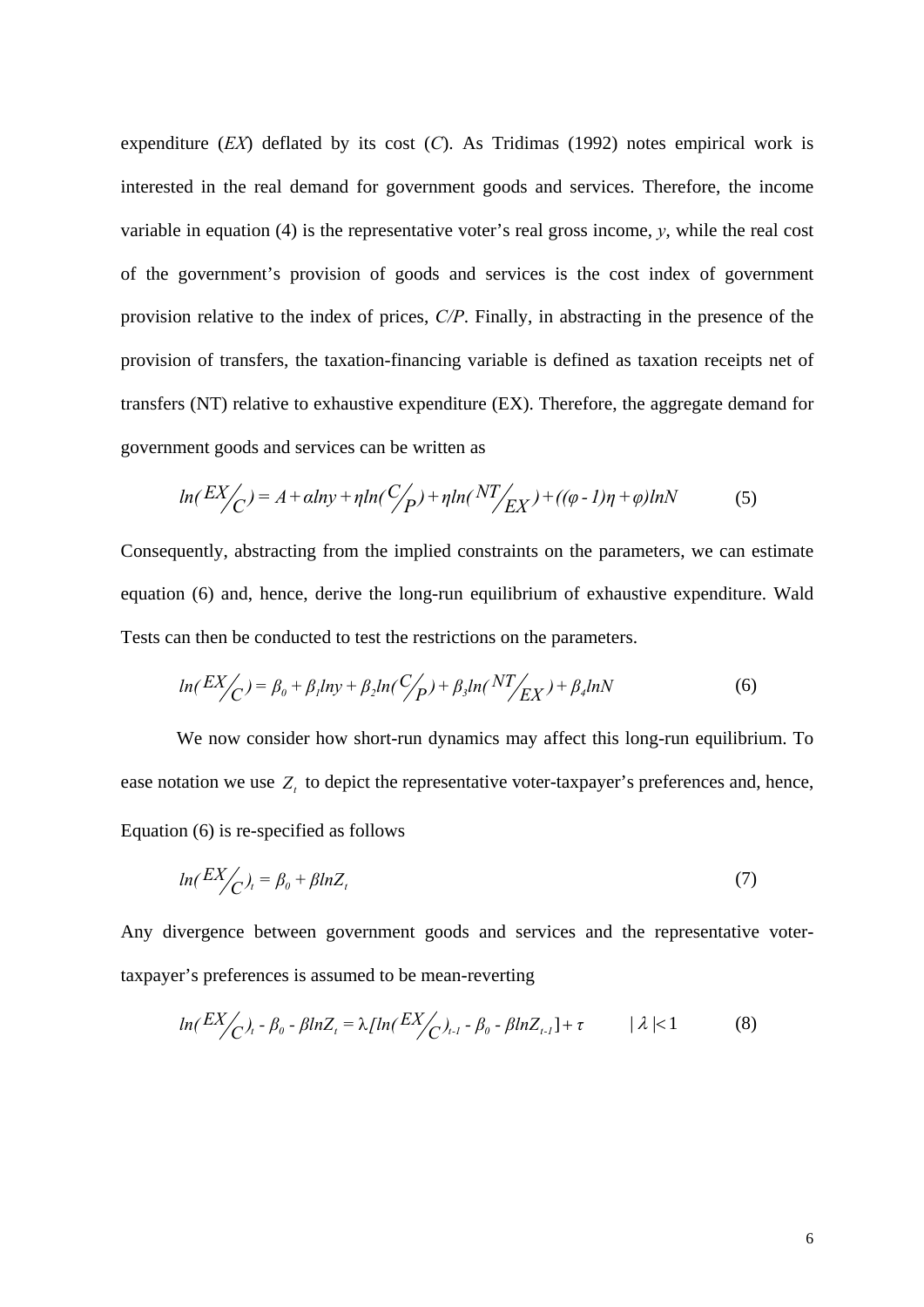where  $\tau/(1-\lambda)$  denotes the mean. From equations (7) and (8) we are able to derive the dynamics of the relationship between government goods and services and the representative voter-taxpayer's preferences (see Appendix 1 for the derivation)

$$
\Delta(ln(\frac{EX}{C})_t - \beta lnZ_t) = \gamma[ln(\frac{EX}{C})_{t-1} - \beta_0 - \beta lnZ_{t-1}]
$$
\n(9)

where  $\gamma = (\lambda - 1)$ . This suggests they co-move or are cointegrated over the long-run.

The adjustment (*γ* ) may be asymmetric. The asymmetry could arise due to either partisan (or ideological) reasons or proximity to elections<sup>[7](#page-6-0)</sup>. Incumbents of different political persuasion may vary in the way they choose to adhere to the representative voter-taxpayer when providing goods and services. This could be driven by ideological motivations. Likewise, incumbents, regardless of their ideological persuasion, may choose to conform to the representative voter-taxpayer differently depending on the time elapsed in the election cycle. Opportunism may lead governments to adhere more closely to the representative voter's preferences in the run up to elections (the pre-election period) than in the period following elections (the post-election period). Hence, the speed of adjustment of government expenditures to equilibrium in the pre-election period may be faster that in the pre-election period.<sup>[8](#page-6-1)</sup> The test applied to opportunistic theory focuses on the impact of the election cycle.

We account for any asymmetric mean-reverting behavior, using a general specification as follows

<span id="page-6-0"></span><sup>&</sup>lt;sup>7</sup> See Rogoff and Sibert (1988) and Rogoff (1990) for specific opportunistic models, Hibbs (1992) for a review of the early developments in partisan theory and Andrikopoulos, Loizides and Prodromidis (2004) and references therein for a recent review of the political business cycle literature as well as empirical evidence relating to fiscal policy in the nations of the EU.

<span id="page-6-1"></span><sup>&</sup>lt;sup>8</sup> Because UK governments can call an election at any time, provided it is within 5 years of taking office, the empirical analysis takes the post-election period to be of pre-determined length. Hence, the pre-election period will vary in length.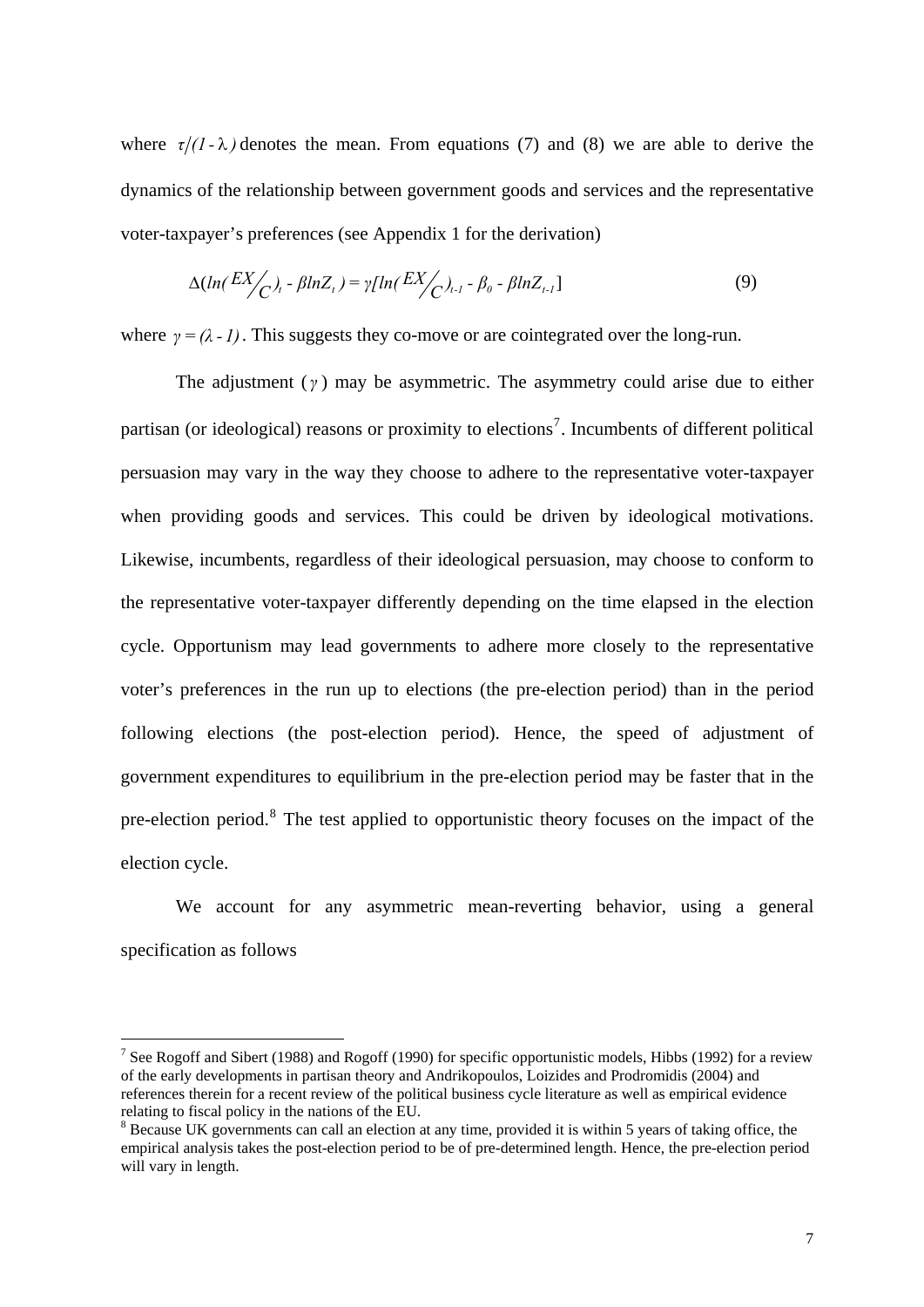$$
\Delta[\ln(\frac{EX}{C})_t - \beta \ln Z_t] = \gamma_l I_t [\ln(\frac{EX}{C})_{t-1} - \beta_0 - \beta \ln Z_{t-1}] + \gamma_2 (1 - I_t) [\ln(\frac{EX}{C})_{t-1} - \beta_0 - \beta \ln Z_{t-1}]
$$
\n(10)

where  $\gamma_1 \neq \gamma_2$  and  $I_t$  is the Heaviside indicator function. Adjustment to the long-run equilibrium may be either state-varying or depend on directional issues. In the case of statevarying behavior, the asymmetric relationship can be specified as a threshold autoregressive (TAR):

$$
I_{t} = \frac{1}{0} \text{ if } [ln(EX/\frac{EX}{C})_{t-1} - \beta_{0} - \beta ln Z_{t-1}] \ge 0
$$
  
0 if  $[ln(EX/\frac{EX}{C})_{t-1} - \beta_{0} - \beta ln Z_{t-1}] < 0$  (11)

The adjustment depends on whether government expenditure is above or below the level that depicts the representative voter-taxpayer's preferences. One may expect faster adjustment when government expenditure is below the representative voter-taxpayer's preferences. Governments are more likely to rectify any shortfalls when meeting the representative voter-taxpayer's preferences.

The directional issues are accounted for using a momentum threshold autoregressive (M-TAR)

$$
I_{t} = \frac{1}{0} \text{ if } [ln(EX_{C})_{t-1} - \beta_{0} - \beta ln Z_{t-1}] \ge [ln(EX_{C})_{t-2} - \beta_{0} - \beta ln Z_{t-2}]
$$
  
0 if  $[ln(EX_{C})_{t-1} - \beta_{0} - \beta ln Z_{t-1}] < [ln(EX_{C})_{t-2} - \beta_{0} - \beta ln Z_{t-2}]$  (12)

If in the last period government spending rose relative to its equilibrium then the change in any divergence is positive. The change in the divergence is negative if there was a fall in government spending relative to its equilibrium in the last period. We assume the speed of adjustment differs between these two cases. One may expect greater momentum when government expenditure has risen. Hence, expenditure is downwardly rigid. The remainder of the paper investigates empirically the implications of the theoretical model. In particular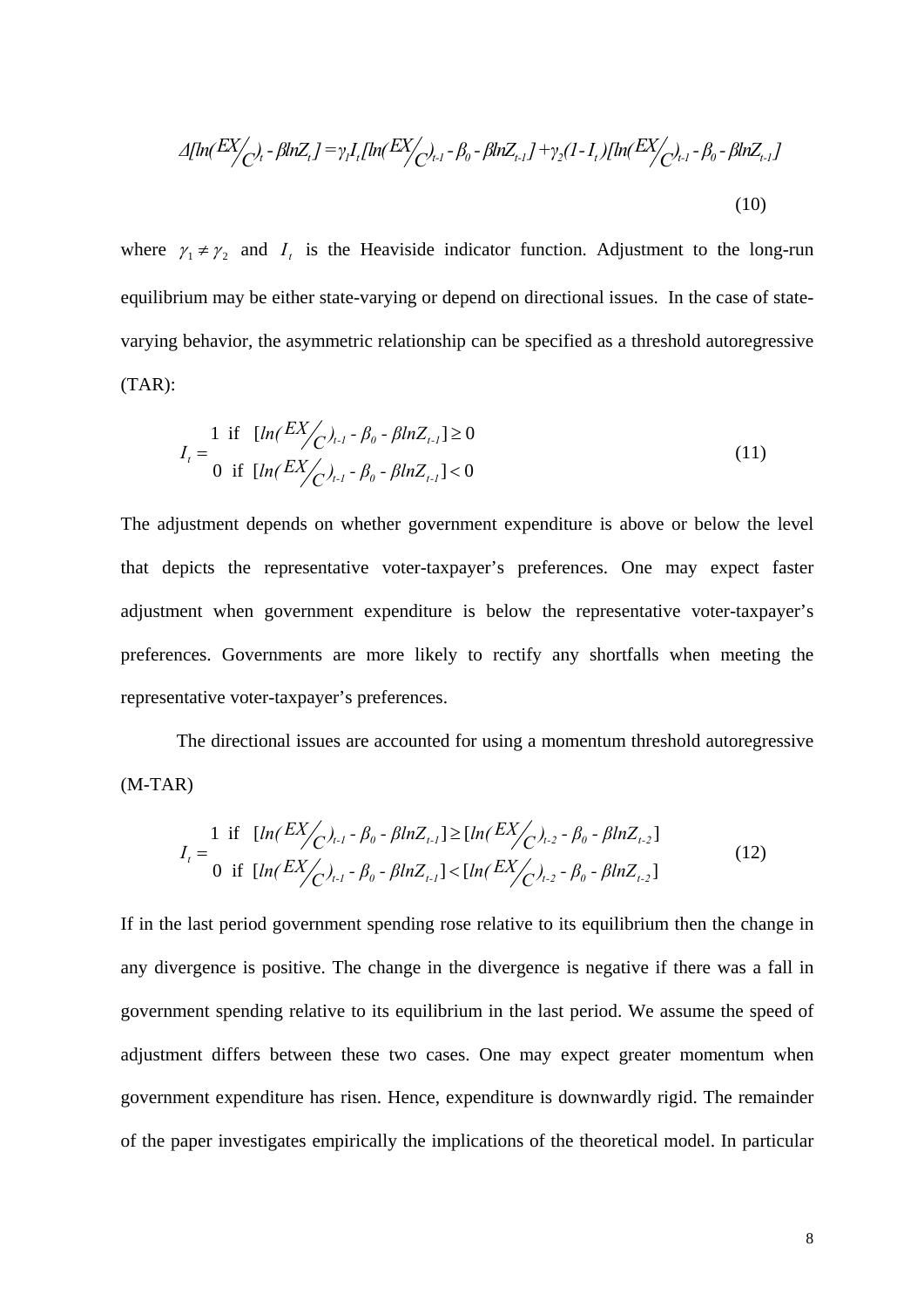it is concerned with whether the adjustment to the long-run equilibrium is affected by elections or political persuasion and, hence, opportunism or partisan behavior.

## **3. Empirical analysis**

1

Exhaustive government expenditure is expenditure on goods and services. It is the sum of the government's final consumption expenditure and its capital expenditure. Between 1966Q1 and 2002Q1 the average growth in real government expenditure on goods and services was  $1.5\%$  per annum.<sup>[9](#page-8-0)</sup> Figure 1 shows the level and annual growth rate of real exhaustive government expenditure over this period<sup>[10](#page-8-1)</sup>

# *Figure 1 [about here]*

Figure 2 shows the ratio of the exhaustive government expenditure cost index<sup>[11](#page-8-2)</sup> to the GDP deflator alongside the percentage of exhaustive expenditure that can be financed out of net taxation. The relative cost of government expenditure is seen to have increased over the period while the budgetary position has been more variable, but with the mid-1990s particularly notable for the weakness of the public finances when net taxation receipts covered only around 70% of total exhaustive expenditures.

## *Figure 2 [about here]*

### *3.1 Testing for Cointegration with TAR and MTAR Adjustment*

<span id="page-8-2"></span>The augmented Dickey-Fuller (ADF) test is first used to determine the order of integration of the variables in equation (6). The results are summarized in Table 1. All variables are found to be I(1), which allows us to proceed with a residual-based approach to testing for cointegration.

<span id="page-8-0"></span> $9$  The average growth in total managed expenditure, which includes transfer payments, was 2.3% over the same period.

<span id="page-8-1"></span><sup>&</sup>lt;sup>10</sup> All data is taken from Statbase provided by National Statistics and is available on-line at <http://www.nationalstatistics.gov.uk/statbase/tsdintro.asp>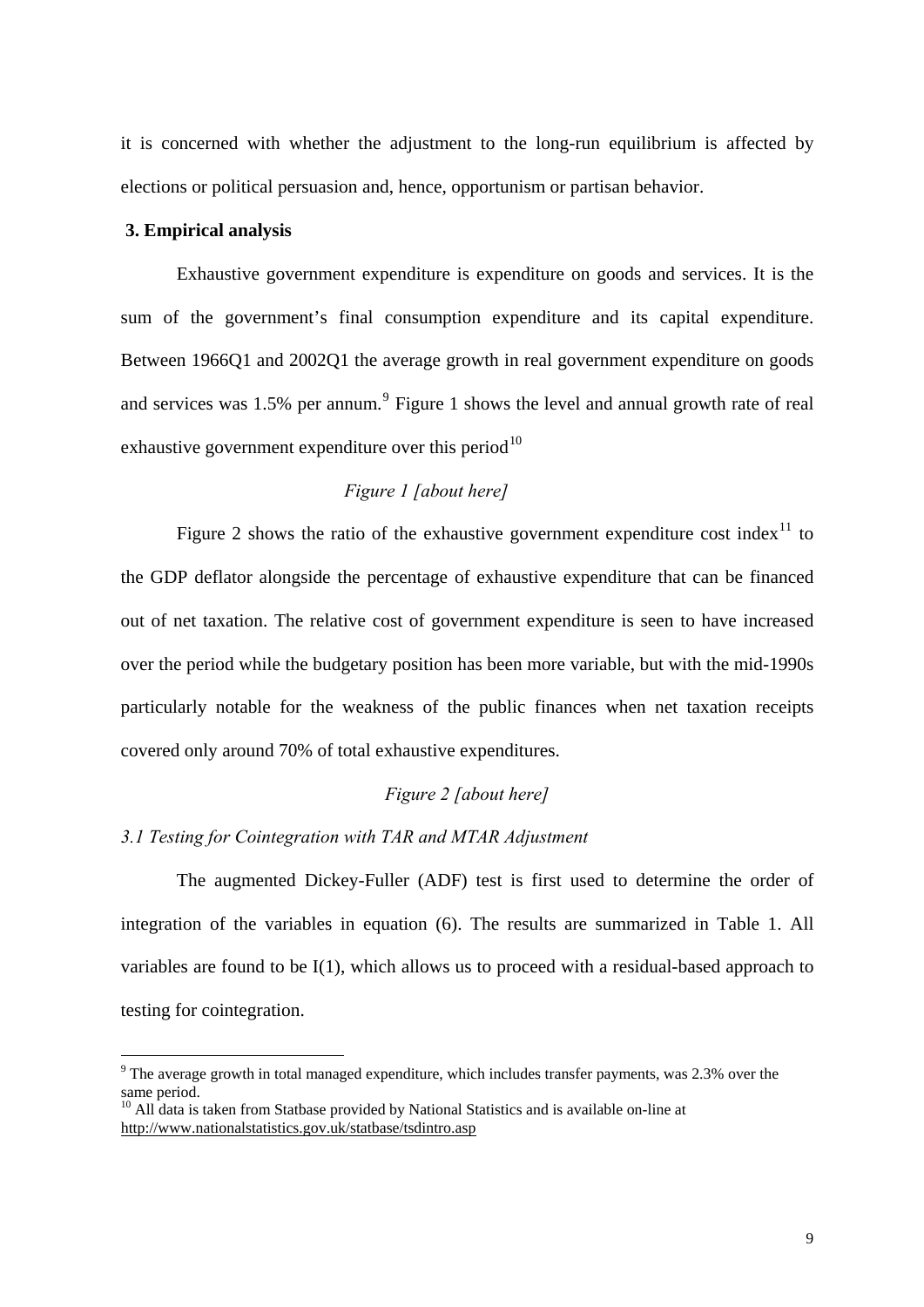### *Table 1 [about here]*

The first step involves the estimation by LS of the long-run relationship for exhaustive government expenditure. Over the sample period 1966Q1-2002Q1 the following long-run equilibrium relationship is obtained (t-statistics in parentheses)

$$
ln(EX/C)_t = 5.5499 + 0.39383 lny_t + 0.46638 ln(C/P)_t - 0.19128 ln(NT/EX)_t + 0.47448 lnN_t
$$
  
(4.002) (10.200) (8.460) (-10.564) (1.151) (13)

All the expenditure elasticities are found to be statistically significant with the exception of the population elasticity.<sup>[12](#page-9-0)</sup> The tax financing elasticity is seen to be significantly negative so that deficit financing increases the provision of good and services. Contrary to theory, but consistent with the finding of Tridimas (1992), increases in the cost of provision result in increased provision. Consequently, we are able to reject to the null hypothesis relating to equation (6) that  $\beta_2 = \beta_3$ .<sup>[13](#page-9-1)</sup> But, further, we also reject the null hypothesis that the sum of the tax financing and cost elasticities is zero.<sup>[14](#page-9-2)</sup> Increases in the effective tax price have not deterred provision perhaps because the complexity of the taxation system makes it difficult for the public to accurately infer the effective tax price or because there are complementarities in consumption between goods and services provided privately and by government. Using the residuals we are able to estimate a model of the form

<sup>&</sup>lt;sup>11</sup> The cost index of exhaustive government expenditure is the weighted average of the deflators for government final consumption and investment.

<span id="page-9-0"></span> $^{12}$  As can be seen below the estimated long-run relationship in the absence of population is fundamentally unchanged. The empirical analysis presented later in this paper was also conducted in the absence of population again with no substantive differences found. These results are available on request from the authors.

 $ln(EX/C)_t = 7.1399 + 0.43474 lny_t + 0.45462 ln(C/P)_t - 0.19742 ln(NT/EX)_t$ <br>(4.002) (28.808) (8.381) (-11.394)  $(-11.394)$ 

<span id="page-9-1"></span><sup>&</sup>lt;sup>13</sup> The Wald Statistic for  $\beta_2 = \beta_3$  is 173.7248 (*p*=0.000)

<span id="page-9-2"></span><sup>&</sup>lt;sup>14</sup> The Wald Statistic on the restriction that the sum of the tax financing and cost elasticities is zero, i.e.  $\beta_2 = -\beta_3$ , is 17.8303 (*p*=0.000).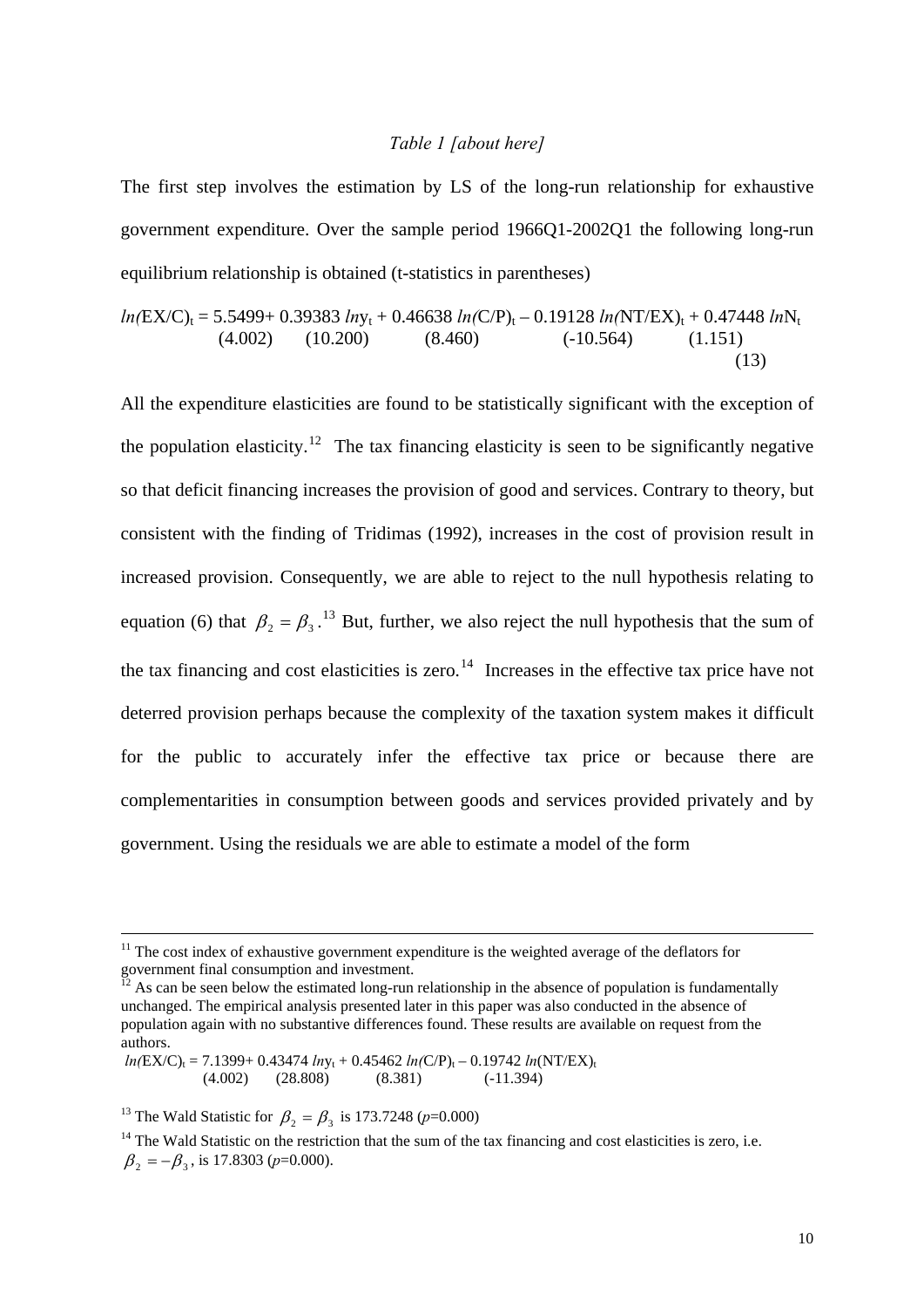$$
\Delta u_{t} = \beta_{l} u_{t-l} + \sum_{i=1}^{P} \gamma \Delta u_{t-i}
$$
 (14)

Table 2 below gives the results of the residual-based cointegration test using both the Engel-Granger and TAR models.<sup>[15](#page-10-0)</sup>

## *Table 2[about here]*

The Akaike Information Criterion (AIC) suggests that a model using a single lagged change is appropriate, as shown in Table 2. The t-statistic for the coefficient on  $u_{t-1}$  is -3.7222. We are close to rejecting the null hypothesis of no cointegration at the  $10\%$  level.<sup>[16](#page-10-1)</sup> But, this cointegration test is misspecified if adjustment to equilibrium is asymmetric. Following the method of Enders and Siklos (2001) we test for the possibility of asymmetric adjustment.

Again using the residuals we estimate a Threshold Autoregressive (TAR) model which takes the following form

$$
\Delta u_t = \beta_l I_t u_{t-l} + \beta_2 (1 - I_t) u_{t-l} + \sum_{i=1}^p \gamma \Delta u_{t-i}
$$
\n(15)

where  $I_t$  is the Heaviside indicator function such that

$$
I_{t} = 1, \text{ if } u_{t-1} \ge 0
$$
  

$$
I_{t} = 0, \text{ if } u_{t-1} < 0
$$
 (16)

When the threshold value is taken to be zero,  $\beta_1 I_i u_{t-1}$  is the adjustment if last period's residual is positive meaning that the government's provision of goods and services is above the equilibrium level. The adjustment is  $\beta_2(1 - I_t)u_{t-1}$  if last period's residual is negative and the government's provision is below the equilibrium level. From the third column of Table 2 we see that the point estimates of  $\beta_1$  and  $\beta_2$  indicate convergence. This suggests that we

<span id="page-10-0"></span> $15$ <sup>15</sup> The presentation of results follows that used by Enders and Siklos (2001).

<span id="page-10-1"></span><sup>&</sup>lt;sup>16</sup> The critical Engle-Granger value at the 10% significance level is -3.83.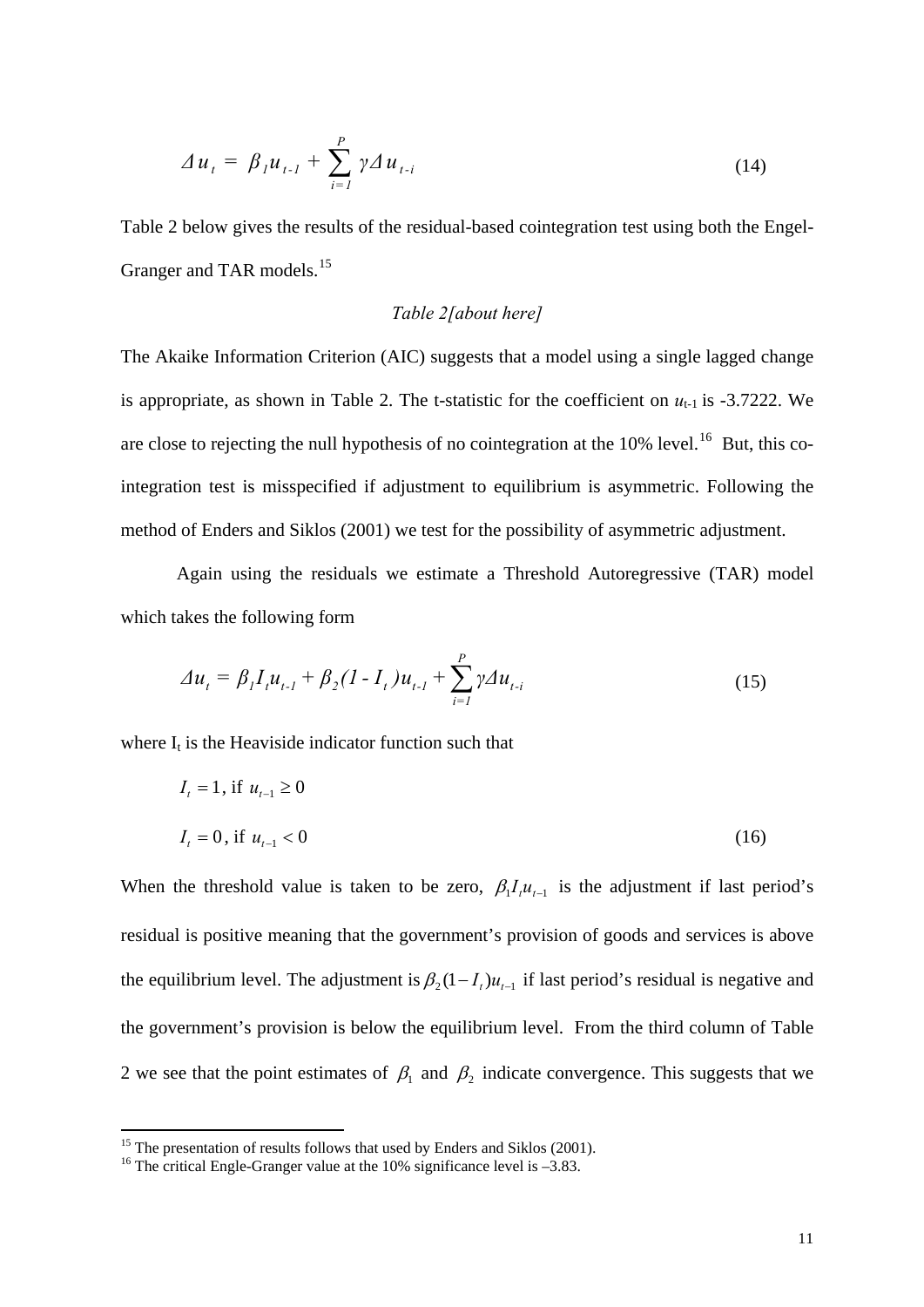can use the F statistic, the test value of which is denoted as  $F_C$ . The critical values reported in Enders and Siklos (2001) for the inclusion of a single lagged change indicate that we can reject the null hypothesis that  $\beta_1 = \beta_2 = 0$  at the 1% significance level (the 1% critical value is approximately 8.30). Since a cointegrating relationship exists the null hypothesis of symmetric adjustment  $\beta_1 = \beta_2$  can be tested using the Wald Test. The sample F value, denoted as  $F_A$ , is 0.14641 and has a  $p$  value of 0.701, which means that at conventional significance levels we are unable to reject the null hypothesis of symmetric adjustment.

We now consider whether the threshold depends on the previous period's change in the residual. The implication is that the residuals have greater momentum in a particular direction. Hence, such models are referred to as momentum-threshold autoregressive (M-TAR) models. The Heaviside indicator is set according to

$$
I_{t} = 1, \text{ if } \Delta u_{t-1} \ge 0
$$
  

$$
I_{t} = 0, \text{ if } \Delta u_{t-1} < 0
$$
 (17)

If in the last period government spending rose relative to its equilibrium then the change in the residual is positive. In this case adjustment in the latest period is  $\beta_1 I_i u_{i-1}$ . If, however, there was a fall in government spending relative to its equilibrium in the last period the change in the residual is negative and the adjustment in the latest period will be  $\beta_2 (1 - I_t) u_{t-1}$ . The fourth column of Table 2 reports the results of the M-TAR estimation. The point estimates of  $\beta_1$  and  $\beta_2$  again indicate convergence. The  $F_C$  value of 16.2296 allows us to reject the null hypothesis of no cointegration at the 1% level. Although the point estimates imply a greater persistence of disequilibria where government spending falls below its long-run equilibrium, the  $F_A$  of 1.3302 means that we fail to reject the null hypothesis of symmetric adjustment at the 10% level.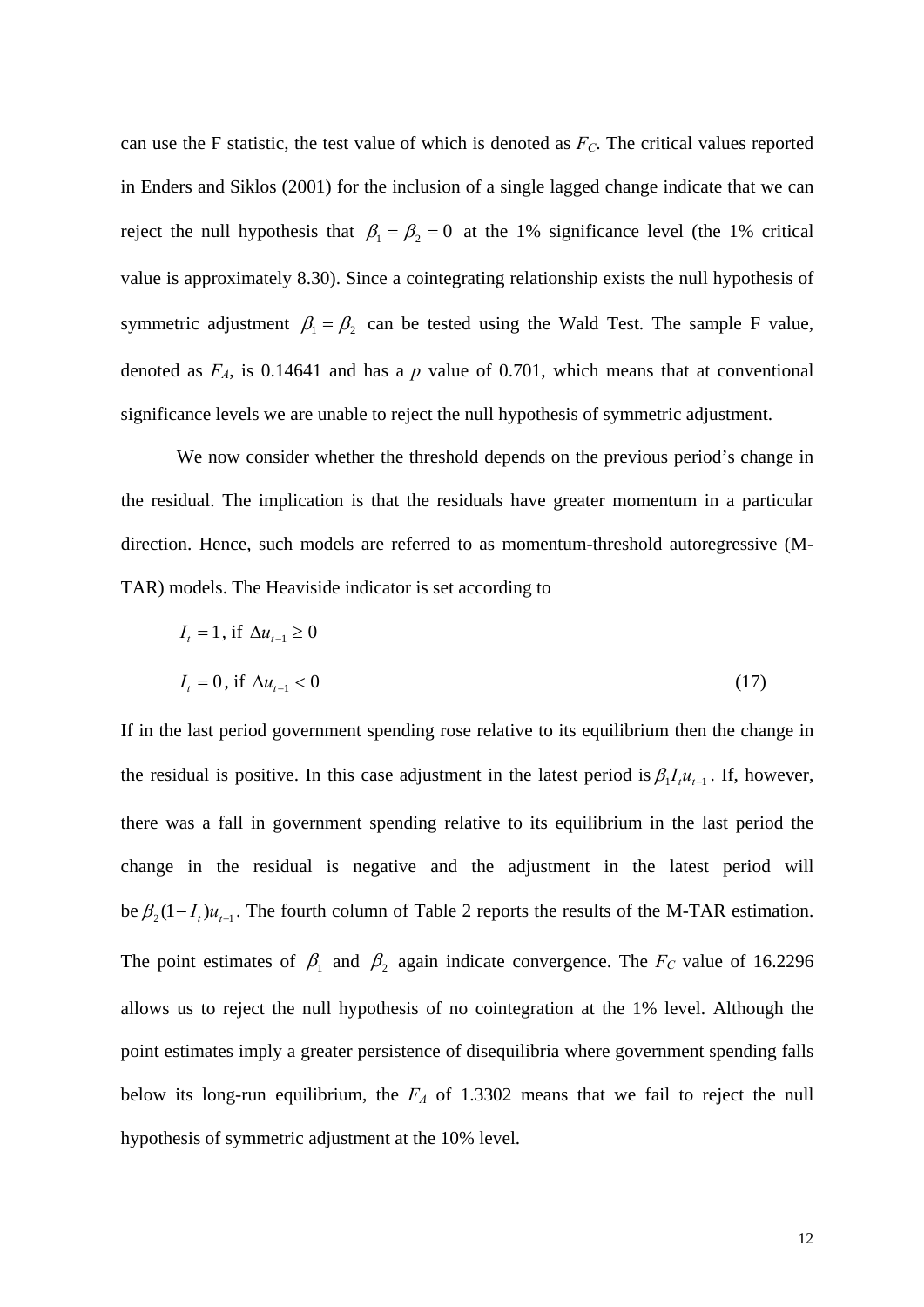Following the method of Chan (1993) we are able to find the consistent estimate of the threshold parameter for the MTAR model. This is the threshold value that results in the lowest residual sum of squares. It is found to be  $-0.00265$ .<sup>[17](#page-12-0)</sup> The estimated M-TAR model using this consistent estimate is reported in the last column of Table 2. The  $F_C$  value of 17.4057 indicates that we are able to reject the null hypothesis of no cointegration. The point estimates suggest convergence such that the speed of adjustment for positive discrepancies, where  $\Delta u_{t-1} \geq 0.00265$ , is more rapid than for negative discrepancies, where  $\Delta u_{t-1}$  < 0.00265. The larger of the two t-statistics is – 0.604, which means that we cannot reject the null of no cointegration using what Enders and Siklos (2001) refer to as the t- $Max(M)$  test. But, in the paper they show that the t-Max $(M)$  test has 'low power' and so conclude that they 'cannot recommend using the t-Max $(M)$  test'  $(p.172)$ .<sup>[18](#page-12-1)</sup> Therefore, since we are able to reject the null hypothesis of no cointergation we can test the null hypothesis of symmetric adjustment using the Wald Test.<sup>[19](#page-12-2)</sup> The  $F_A$  value of 3.2692 has a *p* value of 0.071, which means that we are able to reject the null hypothesis of symmetric adjustment at the 10% level.

<span id="page-12-0"></span><sup>&</sup>lt;sup>17</sup> This equates to close on £1 billion (2001 prices) per quarter. During 2001, a change of this magnitude was equivalent to 2.1% of expenditure.

<span id="page-12-1"></span> $^{18}$  Enders and Siklos (2001) note that the situation is quite different in the TAR model where 'the power of the t-Max statistic is usually superior' to the FC statistic 'when the size of the test is 1% and there is a reasonable amount of asymmetry' (p.171).

<span id="page-12-2"></span><sup>&</sup>lt;sup>19</sup> Enders and Siklos (2001) face the same situation when analysing the Federal Funds Rate.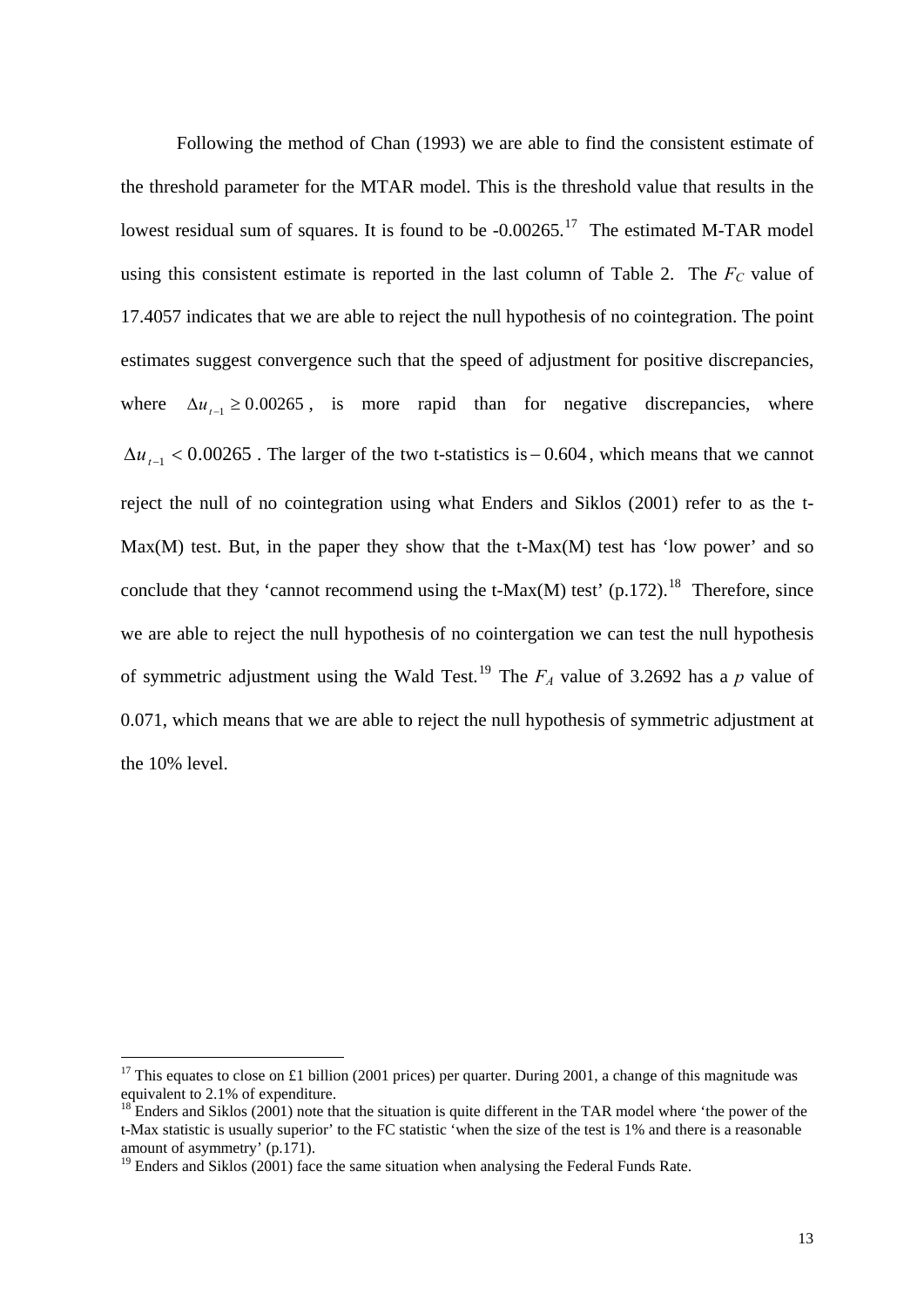Following Enders and Siklos (2001, p. 174) who based their model selection on the AIC, we find that the momentum-consistent TAR model fits the data better than the other models in Table 2. Hence, there is greater momentum for quarter-on-quarter increases in exhaustive expenditures of more than £1 billion (2001 prices), relative to the equilibrium level. It displays downward rigidity. However, some caution should be attached to this interpretation since it ignores both the ideological persuasion of the governing party and time elapsed in the election cycle. These are issues we now address.

Threshold Autoregressive Models allow us to consider whether the nature of adjustment to long-run relationships is state contingent. As outlined in the preceding section this approach is ideally suited to an analysis of the political system on government expenditure determination. We consider two possible ways in which politics might impact on fiscal policy. The first is a partisan or ideological effect. The second, which has tended to dominate the literature, focuses on electoral opportunism. The application of partisan theory in the current context involves considering the null hypothesis that the speed of adjustment of UK government expenditures during Labour (left of centre) and Conservative (right of centre) governments is the same. Consequently, the Heaviside indicator function is defined as

$$
I_{t} = 1, \text{ if } u_{t-1} \text{ occurred under a} \text{ }Labour \text{ government}
$$
\n
$$
I_{t} = 0, \text{ if } u_{t-1} \text{ occurred under a } \text{ }Conservative \text{ government}
$$
\n
$$
Table 3 \text{ } [about \text{ } here]
$$
\n
$$
(18)
$$

Table 3 below outlines the relevant results. The results from the TAR model, which accounts for the partisan effects are presented in the second column of the Table. The point estimates of  $\beta_1$  (Labour) and  $\beta_2$  (Conservative) are consistent with convergence and the  $F_C$ of 15.4162 indicates that the null hypothesis that  $\beta_1 = \beta_2 = 0$  can be rejected at the 1%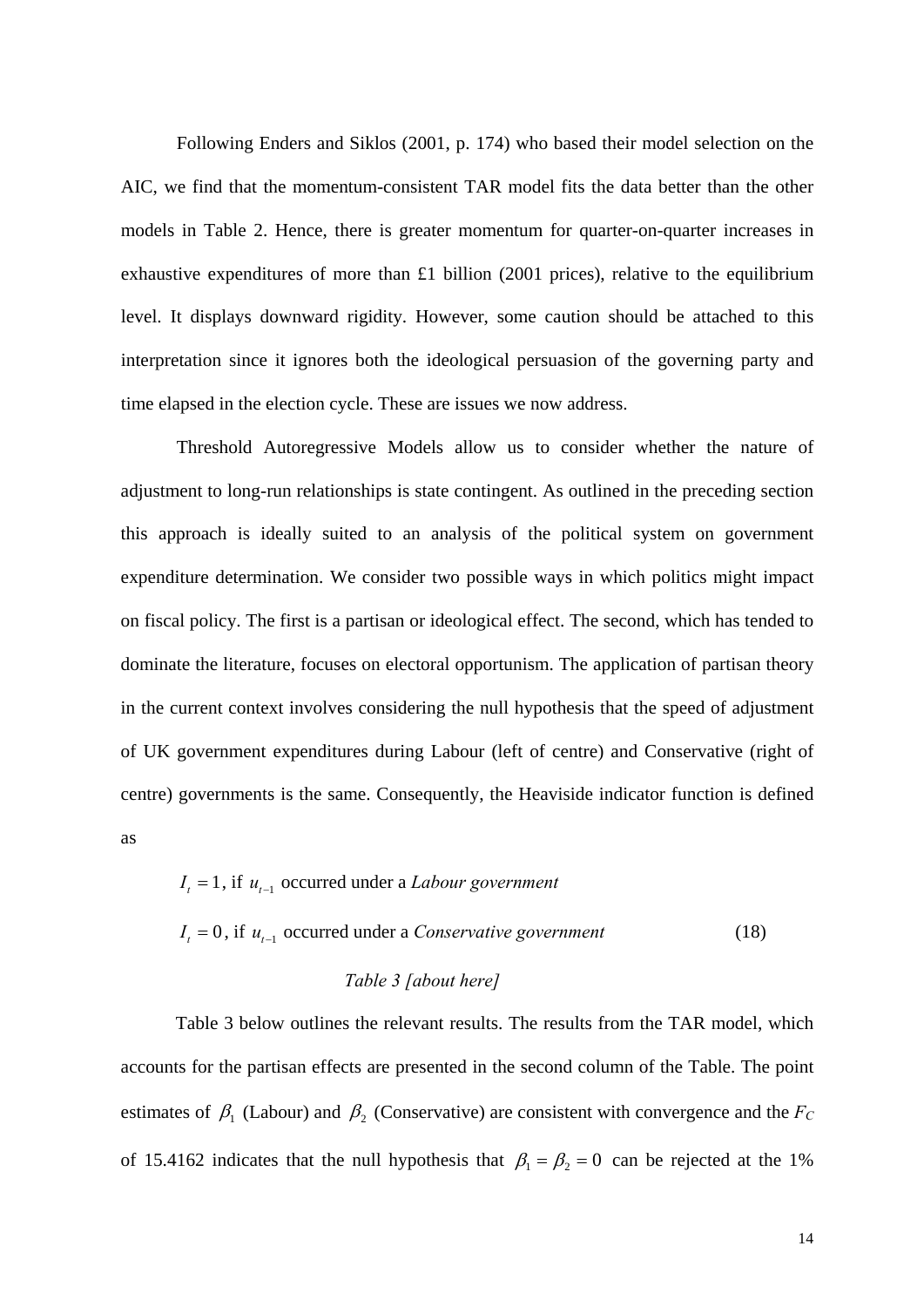level. However, the *FA* value of 0.00051 means that we are unable to reject the null hypothesis of symmetric adjustment at conventional significance levels. The speed of adjustment of government spending on goods and services to equilibrium is found to have been the same under Labour and Conservative governments.

The test applied to opportunistic theory focuses on the impact of the election cycle. Specifically, it involves consideration of the null hypothesis that the speed of adjustment of government expenditures to equilibrium in a 'post-election period' of pre-determined length is the same as in the remainder of the election period or the 'pre-election period'. This leads us to re-define the Heaviside indicator function as

$$
I_{t} = 1, \text{ if } u_{t-1} \text{ occurred in a post-election quarter}
$$
  

$$
I_{t} = 0, \text{ if } u_{t-1} \text{ occurred in a pre-election quarter}
$$
 (19)

The variable election cycle length in the UK does present problems for empirical analysis of this sort. Hence, our results should be viewed as illustrative of possible differences in post and pre-election expenditure behaviour by the UK government.<sup>[20](#page-14-0)</sup> We considered alternative lengths for the post-election period ranging from 4 to 8 quarters after each General (national) Election in the United Kingdom. The results are presented in Table 3. Of the alternative election cycle models, the AIC infers that the 6 quarter model type best fits the data. The point estimates of  $\beta_1$  (post-election) and  $\beta_2$  (pre-election) indicate convergence, while the  $F_C$  values allow us to reject the null hypothesis that  $\beta_1 = \beta_2 = 0$ . Moreover, the *FA* value allows us to reject the null hypothesis of symmetric adjustment at the 1% level.

<span id="page-14-0"></span><sup>&</sup>lt;sup>20</sup> The case of the two UK national elections held in 1974 (February and October) is one example of the problematic nature of applying the concepts of pre- and post-election periods to the UK. We have treated these 2 elections as separate events. Hence, the post-election periods of these 2 elections overlap because of their close proximity in time.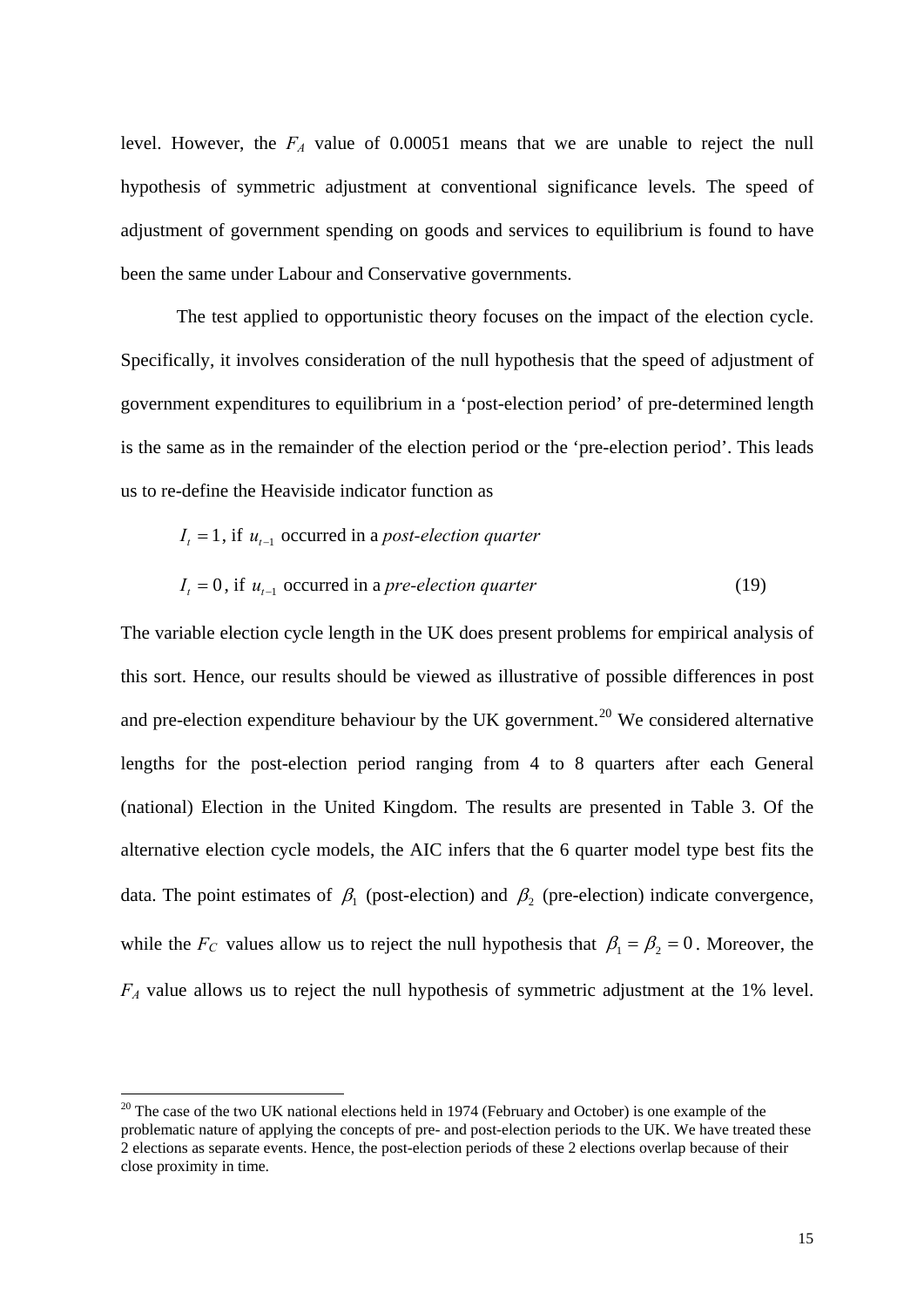The evidence points to the adjustment to disequilibrium being slower in the early part of the UK election cycle. The turning point is around 18 months after the national election.

#### *3.2 Asymmetric error correction models*

Tables 4 and 5 present the estimates of the error correction models which enable us to see if our findings are corroborated after information regarding the short-run dynamics is accounted for.

### *Tables 4 and 5 [about here]*

For completeness the estimates of the symmetric ECM are also reported in Table 4. The lag structure of the dynamic terms is determined by reference to the AIC. Across the models the short-run dynamics are statistically significant at the 10% level or lower with the exception of population whose long-run elasticity was also statistically insignificant. The short-run tax-financing elasticity is negative consistent with government using deficit financing to fund increased expenditure. In absolute terms the short-run tax-financing elasticity is larger than its long-run counterpart. The short-run cost elasticity is found be positive, as was the case with the long-run elasticity, and again contrary to expectation. But, the absolute value of the short-run tax-financing elasticity is found to be significantly greater than the short-run cost elasticity at the 10% level or lower. Therefore, in the short-run decreases in the effective tax price are attributable to increases in government spending on goods and services.

The error correction models in Table 4 largely corroborate the earlier findings such that we are again unable to reject the null hypothesis of symmetric adjustment at conventional significance levels for the TAR and MTAR models with zero thresholds. But, the error correction terms in the MTAR model using the consistent threshold estimate are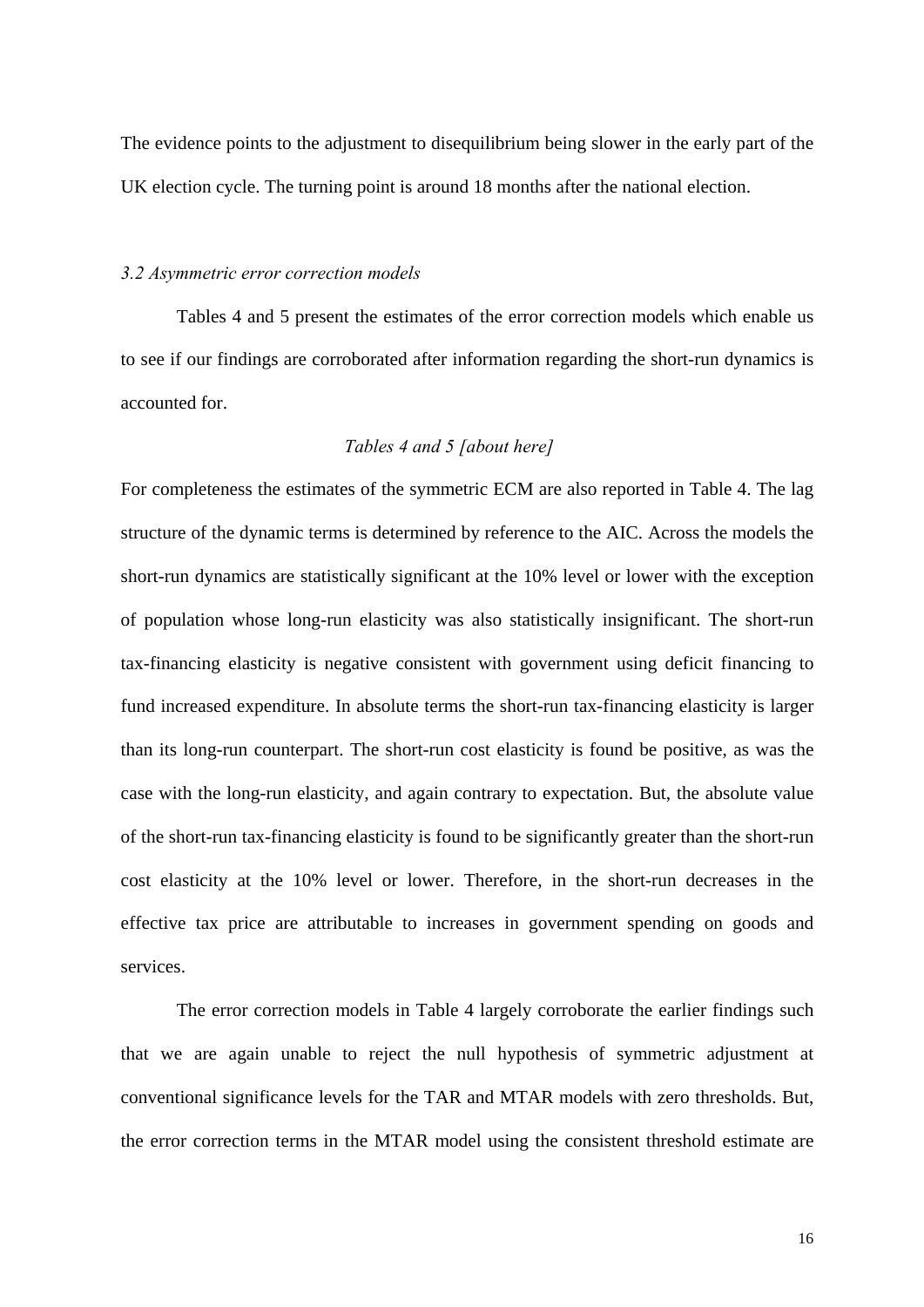found to be significantly different at the 10% level. Convergence to equilibrium is faster for positive discrepancies from the threshold. Decreases in expenditures in excess of the consistent threshold  $(E1 \text{ billion}, 2001 \text{ prices})$  are found to display greater persistence, as detected from the analysis of the residuals of the equilibrium expenditure relationship. Furthermore, based on the AIC, the MTAR error-correction model with the consistent estimate of the threshold is found to better fit the data than the TAR and M-TAR models. This too is consistent with those results from an analysis of the residuals.

Table 5 confirms that there is no difference between Labour and Conservative governments in the speed with which exhaustive government expenditure converges on the long-run equilibrium relationship. However, the most significant finding is that the asymmetric adjustment of government expenditures to equilibrium across the election cycle is also evident once the appropriate error correction model is estimated. The AIC infers that the preferred political business cycle model, having incorporated the dynamics, has a turning point around 15 months after national elections, just a little earlier than was suggested by the analysis of the residuals. Up to this point disequilibria in the level of provision of goods and services have a significantly greater persistence than later in the election cycle. As the election cycle unfolds and the next election draws closer exhaustive government expenditure converges more quickly on equilibrium and so the representative voter-taxpayer's preferences. The inference is that governments of all persuasions attribute increasing importance to preferences of the representative voter as an election approaches.

Using the  $AIC<sup>21</sup>$  $AIC<sup>21</sup>$  $AIC<sup>21</sup>$  to compare across the ECM models in Tables 4 and 5 we find that the preferred model of exhaustive government expenditure in the United Kingdom is the

<span id="page-16-0"></span> $21$  The choice of the preferred ECM based on the AIC follows the approach of Enders and Siklos (2001, p.175).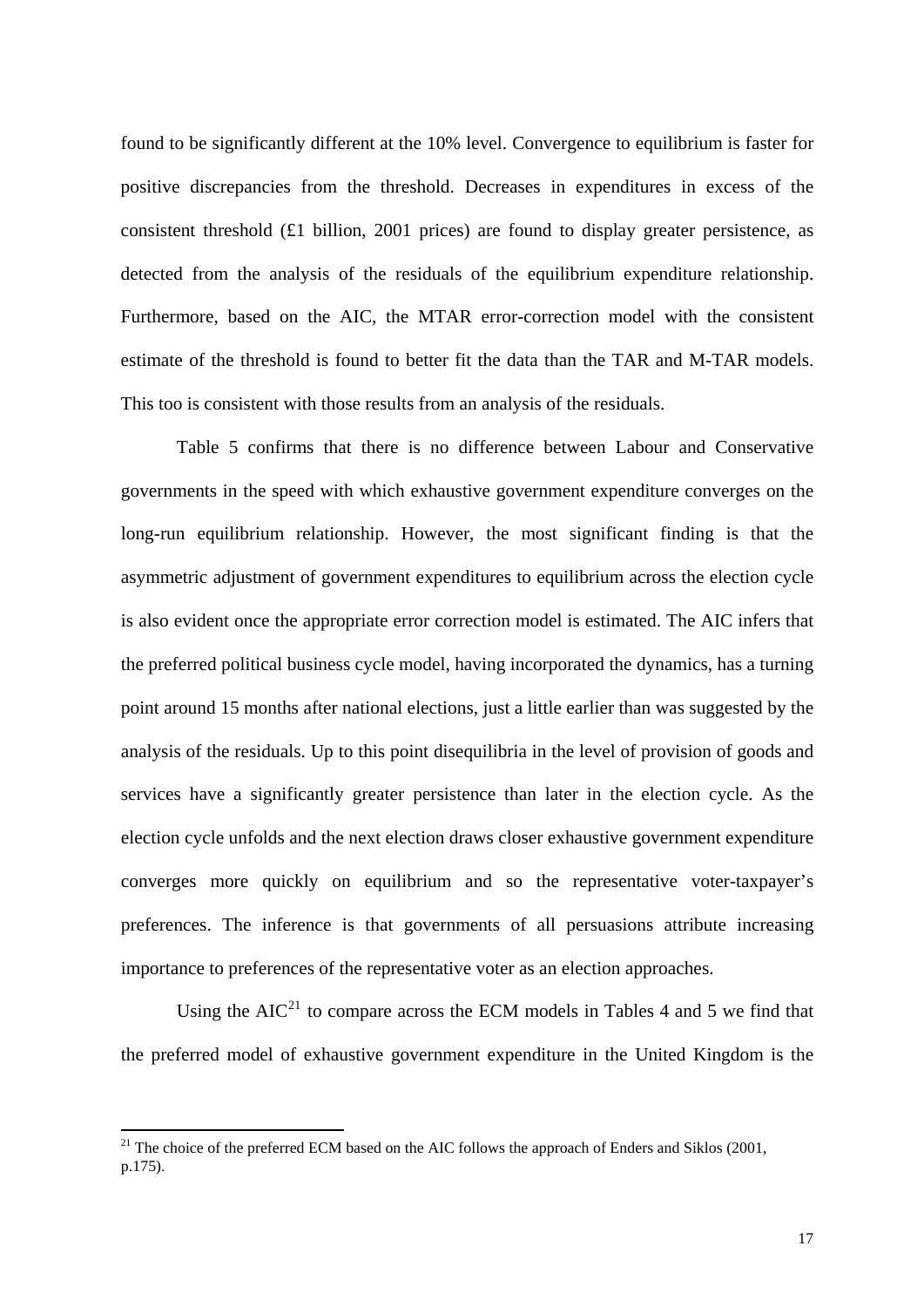opportunistic political business cycle model. Hence, the preferred model incorporates an asymmetric adjustment to disequilibria that is contingent on the point in the election cycle.

## *3.3 Discussion of results*

The results provide further evidence that the long-run equilibrium of government expenditure in the United Kingdom is shaped by the preferences of the representative voter. Evidence of a co-integrating relationship between exhaustive expenditures and a series of demand variables demonstrates the importance of the representative voter on policy-making. Therefore, the long-run equilibrium can be labelled as Downsian since Anthony Downs (1957) predicted that political competition and the need to maximise votes would lead political parties to identify the preferences of the representative voter.

Using threshold cointegration models we observe that the adjustment of exhaustive expenditures in the UK to the preferences of the representative voter exhibits asymmetric properties. The results show that this asymmetry occurs when converging on its long-run equilibrium; governments do not lose sight of their need to appeal to the representative voter at general elections.

While the momentum of divergence can be shown to matter when modelling exhaustive government expenditure a better model fit is obtained when the residuals are assigned to one of two points on the election cycle. The adjustment of UK exhaustive government expenditure is significantly slower in a post-election period of between 15 and 18 months after each general election cycle. The comparative speeds of adjustment in the post and pre-election periods can be viewed as indicators of the importance the government attaches to the preferences of the representative voter in these periods. The faster the speed of adjustment the more important is the representative voter. While expenditure convergence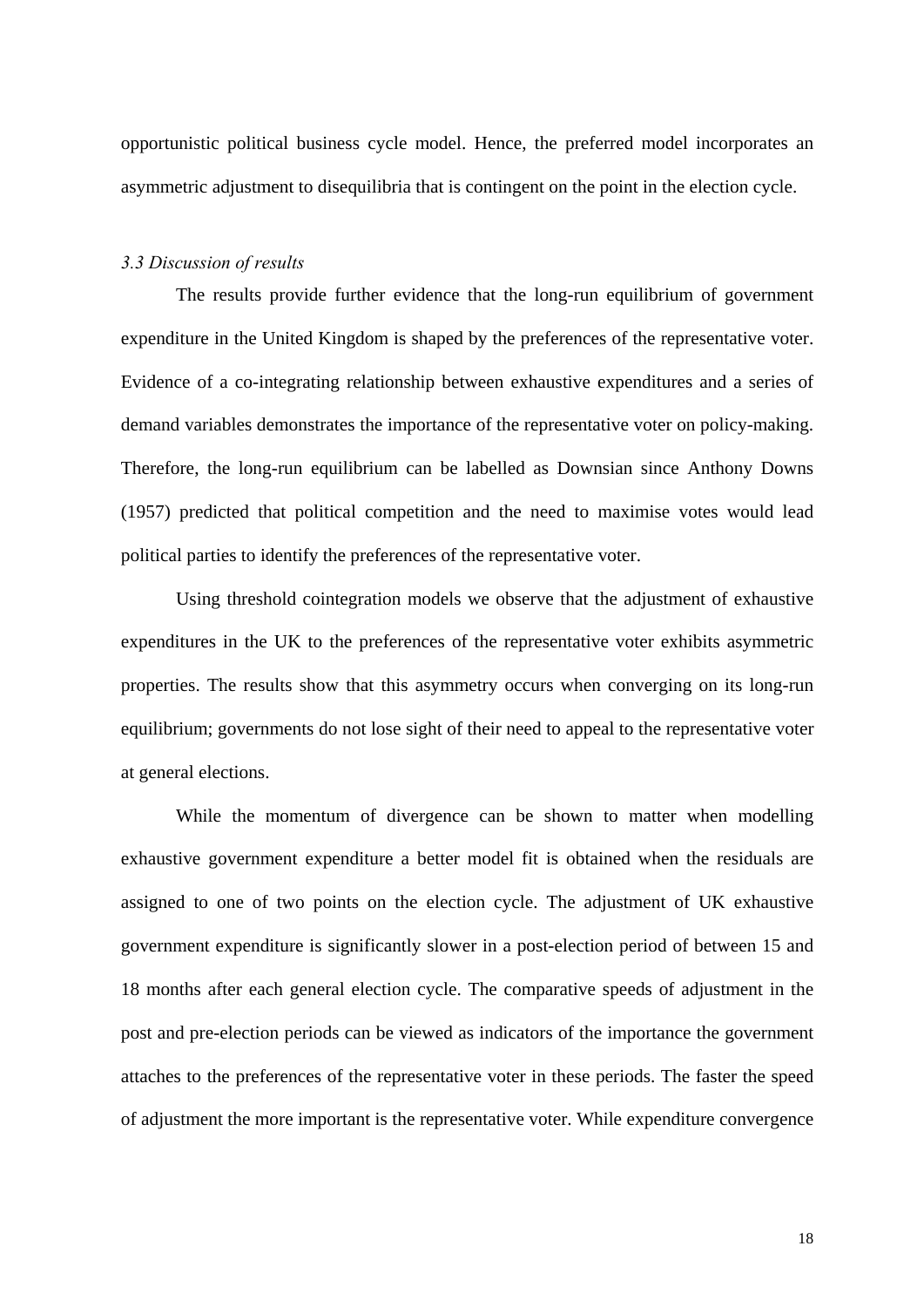is observed across the election cycle the representative voter's preferences matter most in the latter part of the UK general election cycle, that is, prior to the next election.

UK governments afford themselves most discretion in the earlier stages of an election cycle. Concerns about re-election are at their most distant and so convergence to the representative voter's preferences is slower. However, there is no evidence to suggest that convergence is contingent on the political persuasion of the ruling government. Clearly both Labour and Conservatives are equally concerned about meeting the representative voter's preferences. The discretion observed is opportunistic, borne out of the election cycle rather than political orientation.

#### **4. Concluding remarks**

This paper supports the political-economy view that account should be taken of political variables when modeling government expenditures. Our contribution has been to offer new insights into how politics affects public spending in the United Kingdom. We have set out a testable theory of expenditure policy as a decaying deviation from the representative voter-taxpayer's preference, which may be asymmetric. Using cointegration analysis with threshold adjustment, we have assessed the nature and cause of the divergence. We have found evidence that adjustment to equilibrium differs according to the direction of momentum and is contingent on the time elapsed in the election cycle.

The detection of an asymmetric exhaustive expenditure policy has important implications for the way in which we model government expenditures. Cointegration tests are misspecified if adjustment is asymmetric and asymmetries necessitate the estimation of asymmetric error correction models. In assessing asymmetric expenditure policy, we find a more rapid adjustment to long-run equilibrium for positive changes where there has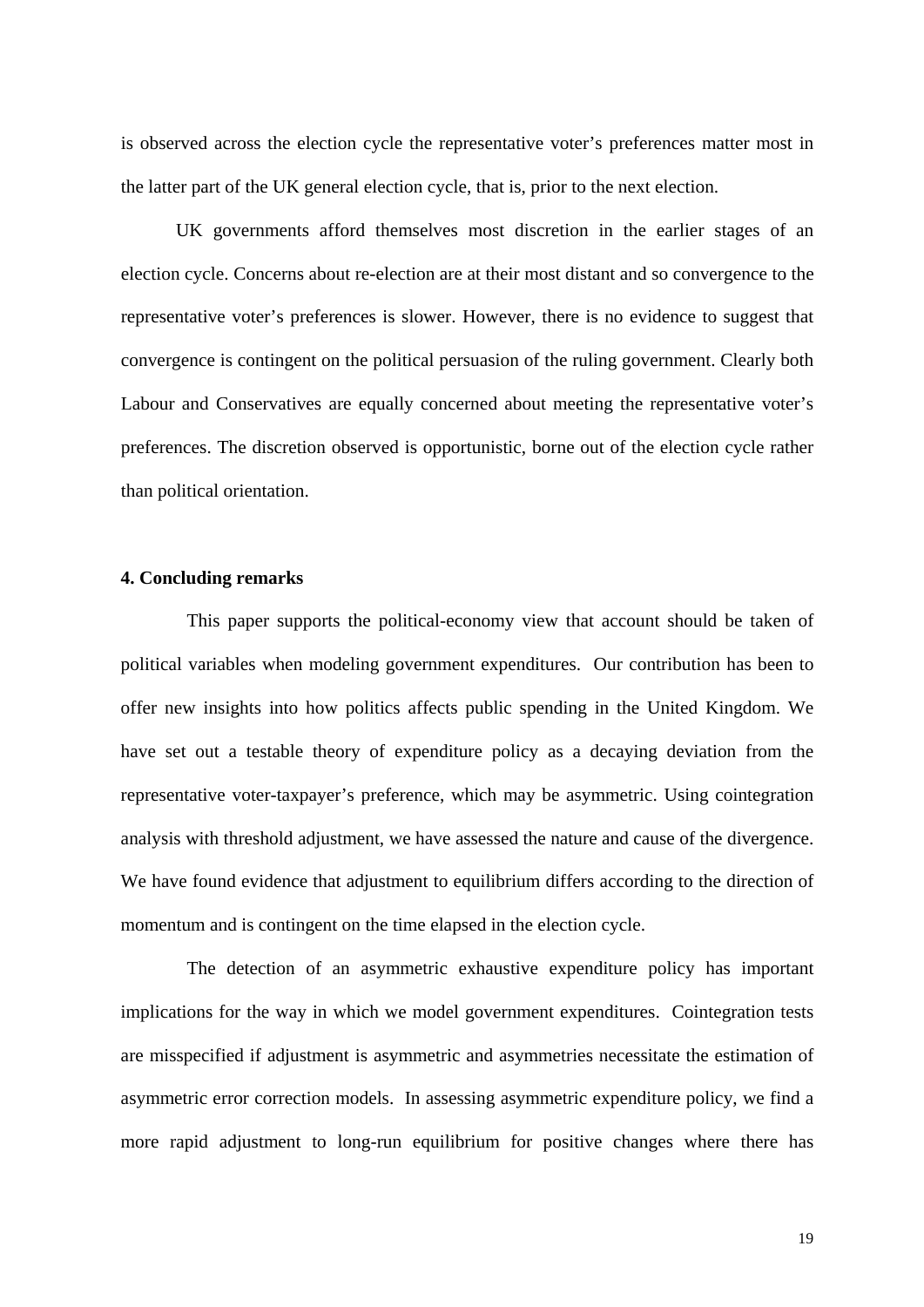occurred a quarter-on-quarter increase in exhaustive expenditures of more than £1 billion (2001 prices) relative to the equilibrium level. We have also been able to attribute policy asymmetry to the point in the election cycle. The results indicate that there is greater persistence in the post-election period, while convergence of expenditure on equilibrium levels occurs more quickly in the run-up to elections. Model selection criteria favour the estimation of an asymmetric error correction model for exhaustive government expenditure in the United Kingdom, where the asymmetry arises out of the election cycle with a turning point around 15 months after the national election.

Our conclusions support the idea that the representative voter-taxpayer plays an important role in influencing the UK government's conduct of its exhaustive expenditure policy. Policy decisions are made that enable expenditure levels to converge on equilibrium. However, the uncovering of asymmetric adjustment suggests that UK government affords itself some discretion in the provision of goods and services.

### **Acknowledgements**

We are grateful for the suggestions and comments of two anonymous referees. We also thank John Ashworth, Philip Jones, Hal Hochman, and John Hudson for their suggestions and support. Earlier versions of the paper were presented at the ESRC Public Economics Workshop, University of Bristol, December 2002, and the European Public Choice Society Meetings, University of Aarhaus, April 2003. We appreciate the comments of participants and discussants.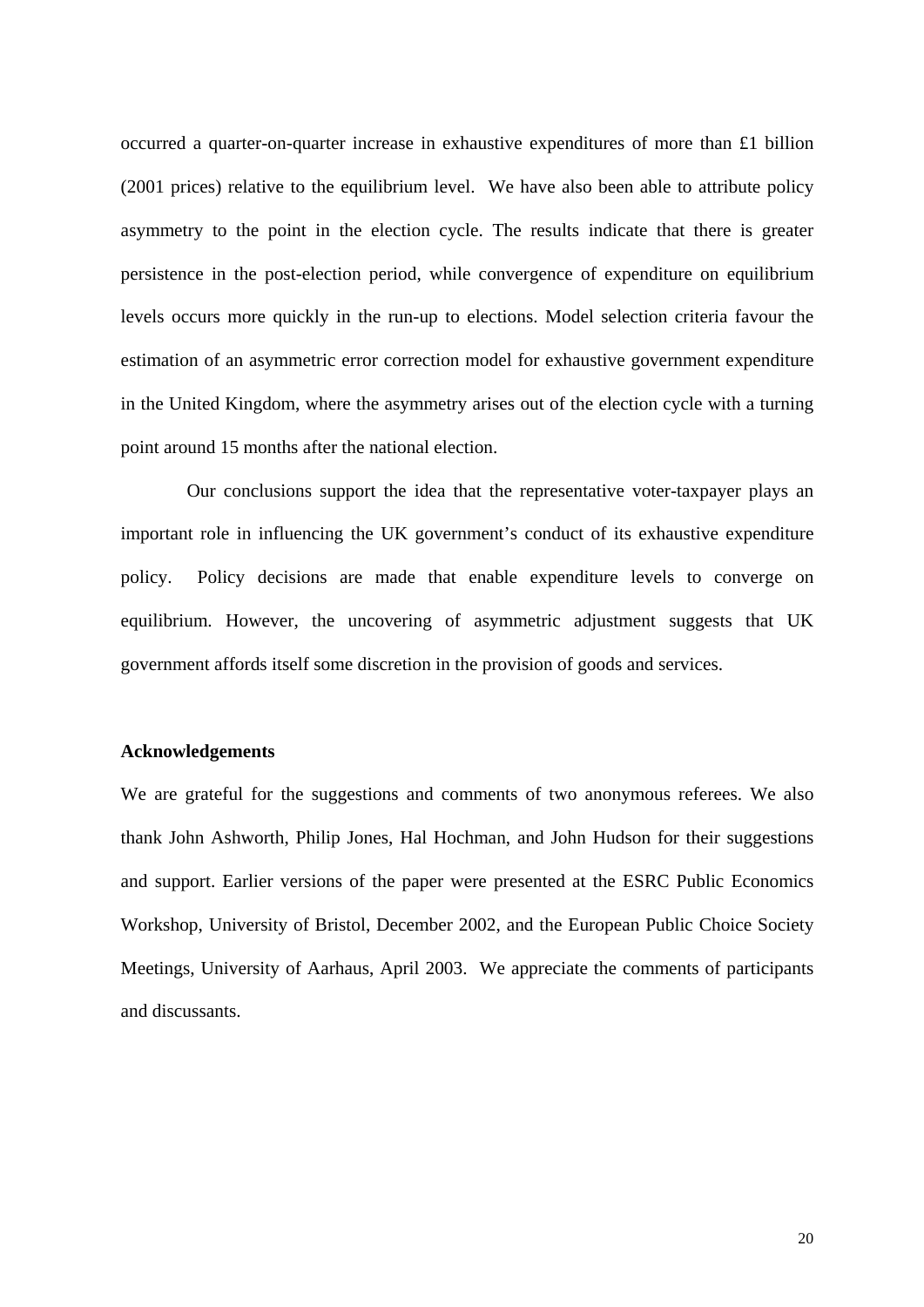#### **References**

- Andrikopoulos, A., Loizides, I., Prodromidis, K., 2004. Fiscal policy and political business cycles in the EU. European Journal of Political Economy, 20, 125-152.
- Ashworth, J., 1995. The empirical relationship between budgetary deficits and government expenditure growth: an examination using cointegration. Public Finance/Finances Publiques, 1, 19-35.
- Boadway, R., Wildasin, D., 1989. A median voter model of social security. International Economic Review, 30, 307-327.
- Borcherding, T.E., 1985. The causes of government expenditure growth: a survey of the US evidence. Journal of Public Economics, 28, 359-382.
- Brown, C.V., Jackson, P.M., 1990. Public Sector Economics, 4th Edition. Blackwell Publishers, Oxford.
- Buchanan, J.M., Wagner, R.E., 1977. Democracy in Deficit. Academic Press, New York.
- Chan, K.S., 1993. Consistency and limiting distribution of the least squares estimator of a threshold autoregressive model. The Annals of Statistics, 21, 520-533.
- Chrystal, A., Alt, J., 1981. Some problems in formulating and testing a politico-economic model of the UK. The Economic Journal, 91, 730-736.
- Downs, A., 1957. An Economic Theory of Democracy. Harper and Row, New York.
- Easaw, J., Garratt D., 1999. UK government expenditure and electoral security in the 1980s: A non-linear analysis. Economics Letters, 62, 287-292.
- Easaw, J., Garratt, D., 2000. Elections and UK government expenditure cycles in the 1980s: an empirical analysis. Applied Economics, 32, 381-391
- Enders, W., Siklos, P.L., 2001. Cointegration and threshold adjustment. Journal of Business and Economic Statistics, April, 166-176.
- Frey, B., Schneider, F., 1978. A politico-economic model of the United Kingdom. The Economic Journal, 88, 243-253.
- Hibbs, D., 1992. Partisan theory after fifteen years. European Journal of Political Economy, 8, 361-373.
- HM Treasury, 2002. Reforming Britain's Economic and Financial Policy: Towards Greater Economic Stability. Palgrave, Basingstoke.
- Niskanen, W.A., 1978. Deficits, government spending and inflation: what is the evidence? Journal of Monetary Economics, 4, 591-602.
- Rogoff, K., 1990. Equilibrium political budget cycles. American Economic Review, 80, 21- 36.
- Rogoff, K. Sibert, A., 1988. Elections and macroeconomic policy cycles. Review of Economic Studies. 55, 1-16.
- Tellier, G., 2003. An empirical study of politico-economic interactions in Canada. Paper presented at the European Public Choice Society Conference, University of Aarhaus.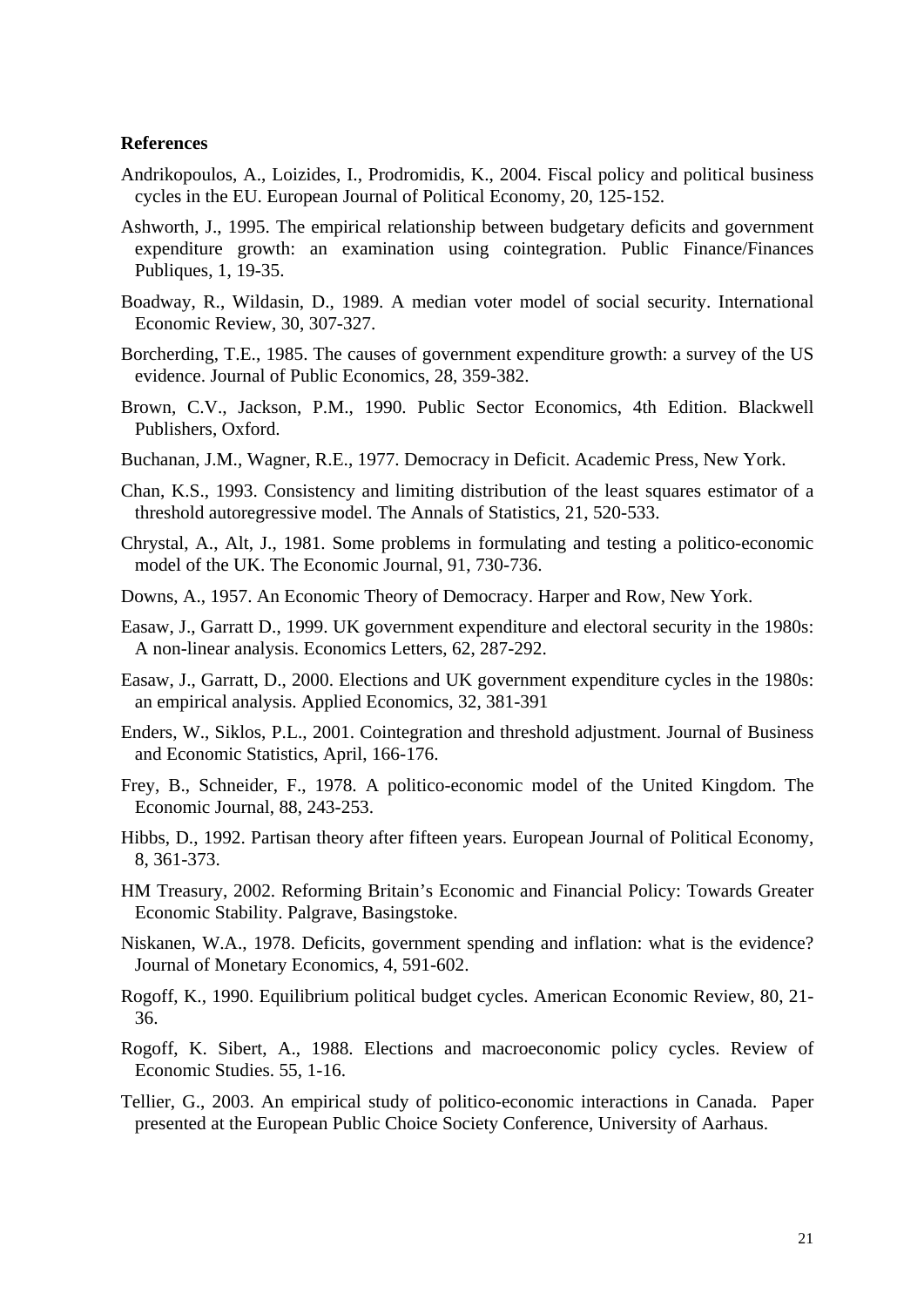Tridimas, G., 1992. Budgetary deficits and government expenditure growth: towards a more accurate empirical specification. Public Finance Quarterly 20, 275-297.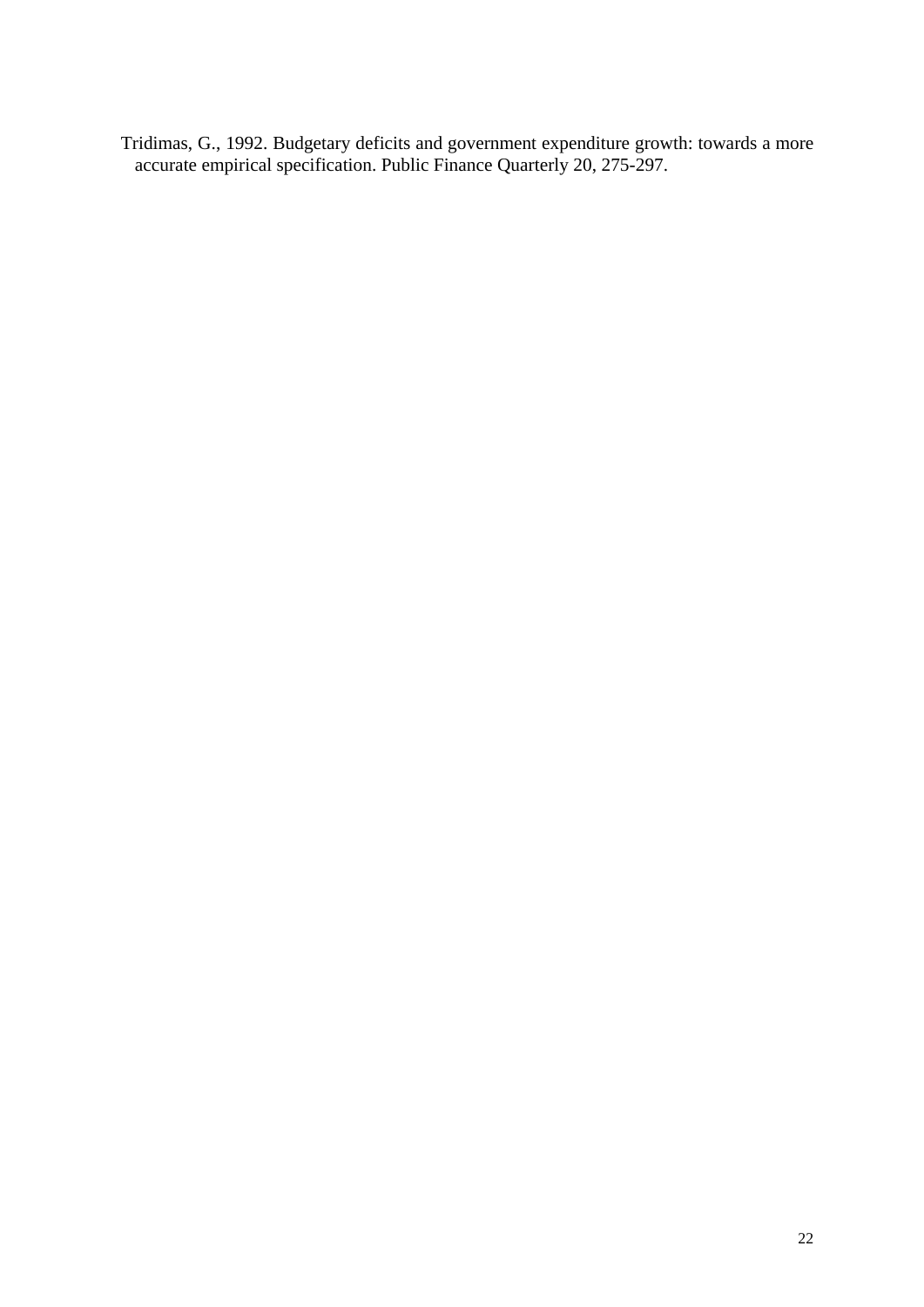# **Appendix A1**

The long-run relationship is:

$$
\ln(EX_{\bigodot})_t = \beta_0 + \beta \ln Z_t \tag{A.1}
$$

with mean-reverting divergence:

$$
\ln \left( \frac{EX}{C} \right)_t - \beta_0 - \beta \ln Z_t = \lambda [\ln \left( \frac{EX}{C} \right)_{t-1} - \beta_0 - \beta \ln Z_{t-1}] \qquad |\lambda| < 1 \tag{A.2}
$$

where the mean is zero. Re-arranging the terms

$$
\ln(EX_{C})_{t} = \beta_{0} + \beta \ln Z_{t} - \lambda \beta_{0} - \lambda \beta \ln Z_{t-1} + \lambda \ln(EX_{C})_{t-1}
$$
 [A.3]

Adding and subtracting  $\beta ln Z_{t-1}$ :

$$
\ln(EX_{C})_{t} = (1 - \lambda)\beta_{0} + \beta\Delta\ln Z_{t} + (1 - \lambda)\beta\ln Z_{t-1} + \lambda\ln(EX_{C})_{t-1}
$$
 [A.4]

Subtracting  $\ln \left( \frac{E X}{C} \right)_{t-1}$  from both sides;

$$
\Delta \ln(EX_{C})_{t} = (1 - \lambda)\beta_{0} + \beta \Delta \ln Z_{t} + (1 - \lambda)\beta \ln Z_{t-1} - (1 - \lambda)\ln(EX_{C})_{t-1}
$$
 [A.5]

or alternatively,

$$
\Delta \ln(EX_{C})_{t} = (\lambda - 1)[\ln(EX_{C})_{t-1} - \beta_{0} - \beta \ln Z_{t-1}] + \beta \Delta \ln Z_{t}
$$
 [A.6]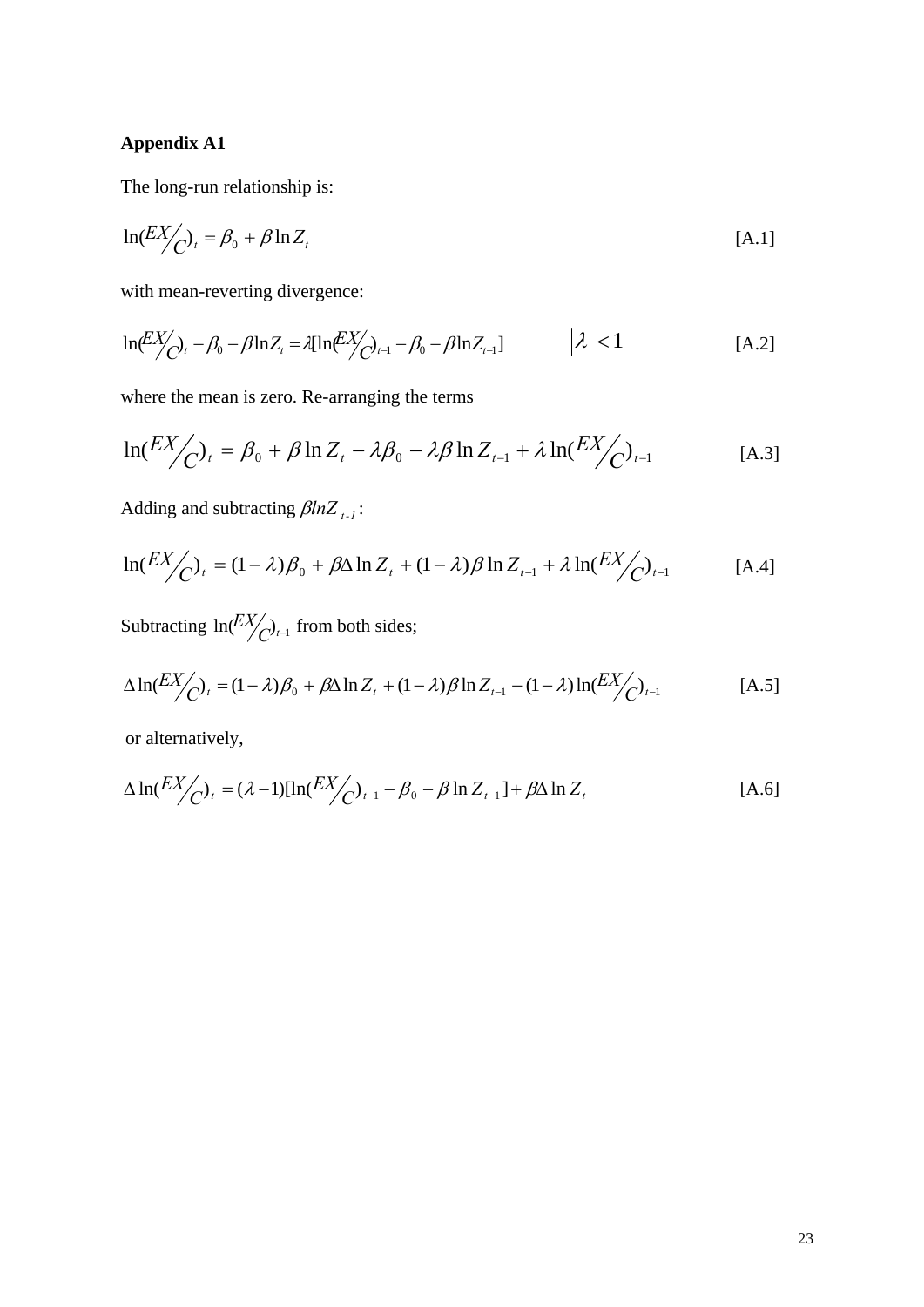**Figure 1: UK exhaustive government expenditure, level and annual growth rate, 1966Q1 – 2002Q1, quarterly** 



 *Source: Blue Book, Office for National Statistics* 

**Figure 2: Percentage of exhaustive expenditure financed out of net taxation and relative cost of exhaustive expenditure, 1966Q1 – 2002Q1, quarterly** 



*Source: Blue Book, Office for National Statistics*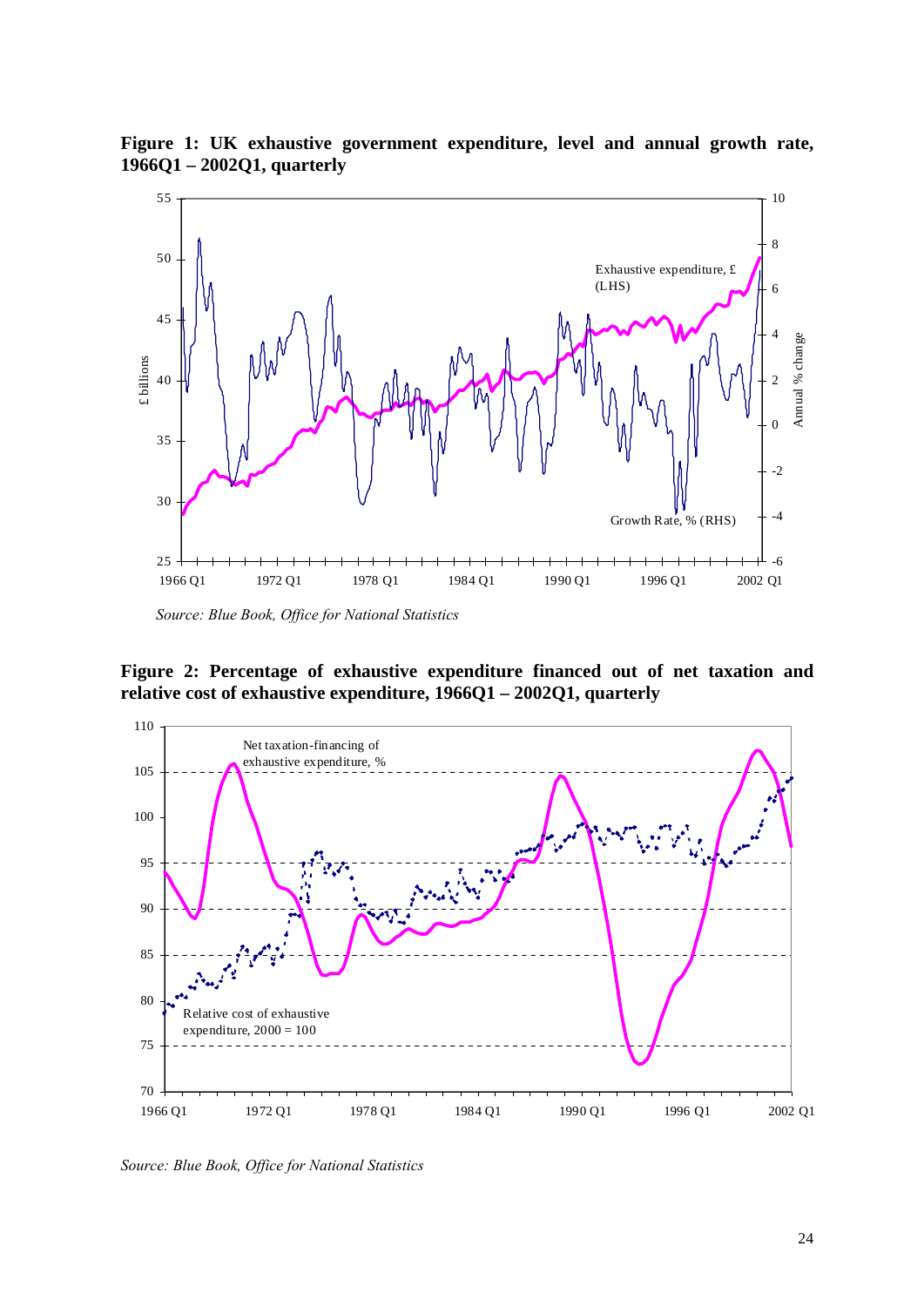| $\sqrt{200}$ $\sqrt{1}$ – $2002$ $\sqrt{1}$ , $\sqrt{200}$ $\sqrt{1}$<br><b>Variable</b> | $\text{ADF}(p,t) \; I(1)/I(0)$ | $\text{ADF}(p,t) I(2)/(1)$ |
|------------------------------------------------------------------------------------------|--------------------------------|----------------------------|
| ln(EX/C)                                                                                 | $-2.6456(1,1)$                 | $-13.8674(0,0)$            |
| ln(C/P)                                                                                  | $-1.7410(1,0)$                 | $-15.7397(0,0)$            |
| Lny                                                                                      | $-2.1836(1,1)$                 | $-12.3249(2,0)$            |
| ln(NT/EX)                                                                                | $-2.4388(6,0)$                 | $-4.5747(5,0)$             |
| lnN                                                                                      | 0.00452(3,0)                   | $-4.5464(2,0)$             |

| <b>Table 1: Augmented Dickey-Fuller tests</b> |
|-----------------------------------------------|
| $(sample 1966Q1 - 2002Q1, quarterly)$         |

*ADF test includes a constant. Null hypothesis is non-stationary series. p is the number of lagged changes used in the ADF test and t indicates whether a time trend is included. SBC is used in determining preferred specification. The 5% critical value in the absence of a time trend is -2.8815 and -3.4415 in the presence of a time trend.*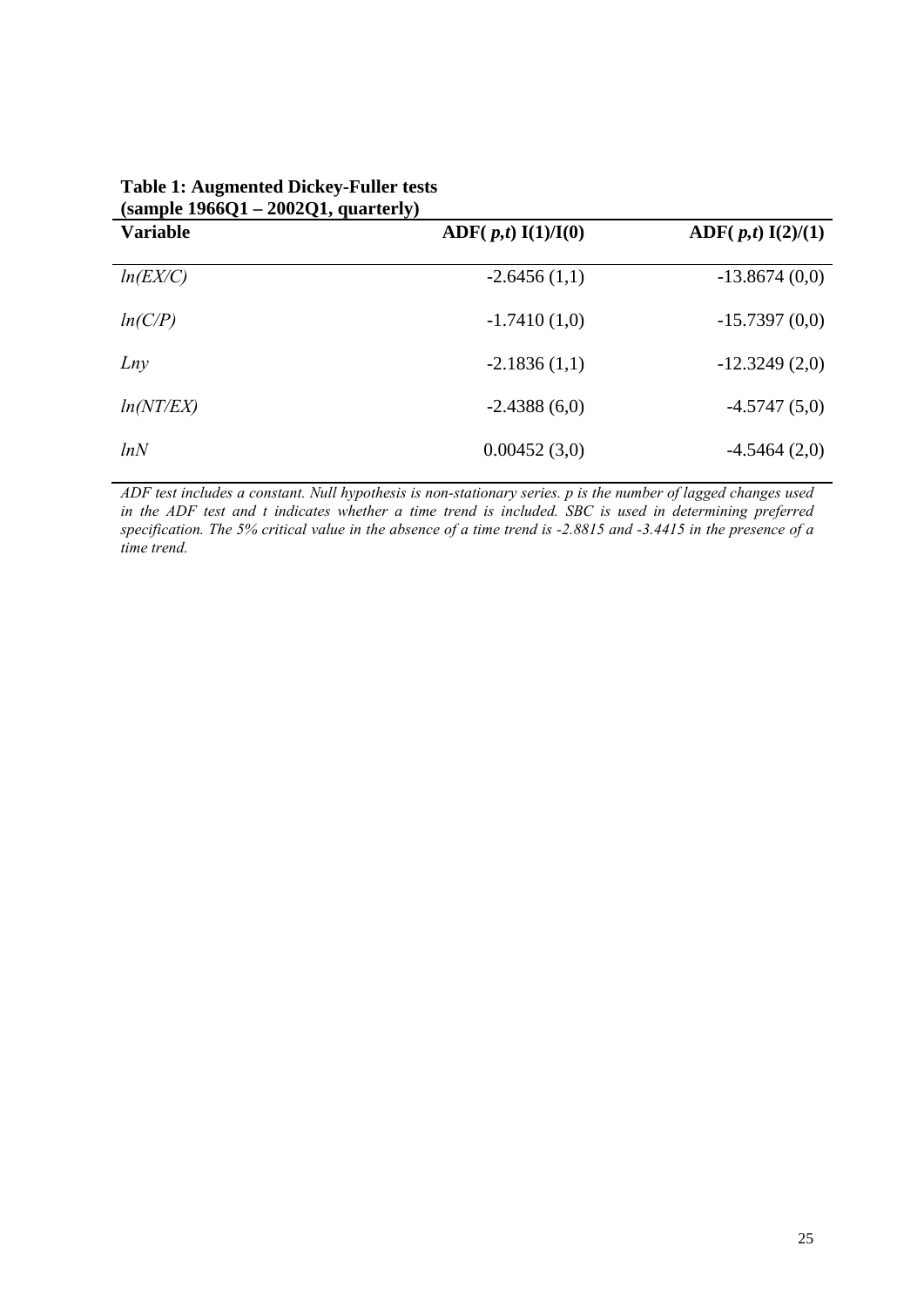|                                                                                                                                                                                   | Symmetric<br>convergence | Asymmetric convergence   |                          |                           |  |
|-----------------------------------------------------------------------------------------------------------------------------------------------------------------------------------|--------------------------|--------------------------|--------------------------|---------------------------|--|
|                                                                                                                                                                                   | Engle-Granger            | Threshold                | Momentum                 | Momentum-<br>consistent   |  |
| $\beta_1$ <sup>a</sup>                                                                                                                                                            | $-0.20609$<br>$(-3.722)$ | $-0.18130$<br>$(-2.124)$ | $-0.26803$<br>$(-3.481)$ | $-0.26890$<br>$(-4.1372)$ |  |
| $\beta_2$ <sup>a</sup>                                                                                                                                                            | <b>NA</b>                | $-0.22229$<br>$(-3.184)$ | $-0.14689$<br>$(-1.949)$ | $-0.059199$<br>$(-0.604)$ |  |
| $\gamma_1$ <sup>a</sup>                                                                                                                                                           | $-0.21991$<br>$(-2.746)$ | $-0.22172$<br>$(-2.756)$ | $-0.22449$<br>$(-2.803)$ | $-0.20440$<br>$(-2.558)$  |  |
| <b>AIC</b>                                                                                                                                                                        | 440.1683                 | 439.2430                 | 439.8476                 | 440.8186                  |  |
| $FC$ <sup>b</sup>                                                                                                                                                                 | <b>NA</b>                | 15.5053                  | 16.2296                  | 17.4057                   |  |
| $F_A^c$                                                                                                                                                                           | <b>NA</b>                | 0.14641<br>(0.702)       | 1.3301<br>(0.249)        | 3.2692<br>(0.071)         |  |
| <sup>a</sup> In parentheses are the t-statistics<br><sup>b</sup> F-statistic for null hypothesis that the coefficients on the regressors are zero (no cointegrating relationship) |                          |                          |                          |                           |  |

# **Table 2: Estimates of exhaustive government expenditure residuals (sample 1966Q1 – 2002Q1, quarterly)**

<sup>c</sup> Wald Statistic for null hypothesis that  $\beta_1 = \beta_2$  (symmetric adjustment). P value in parentheses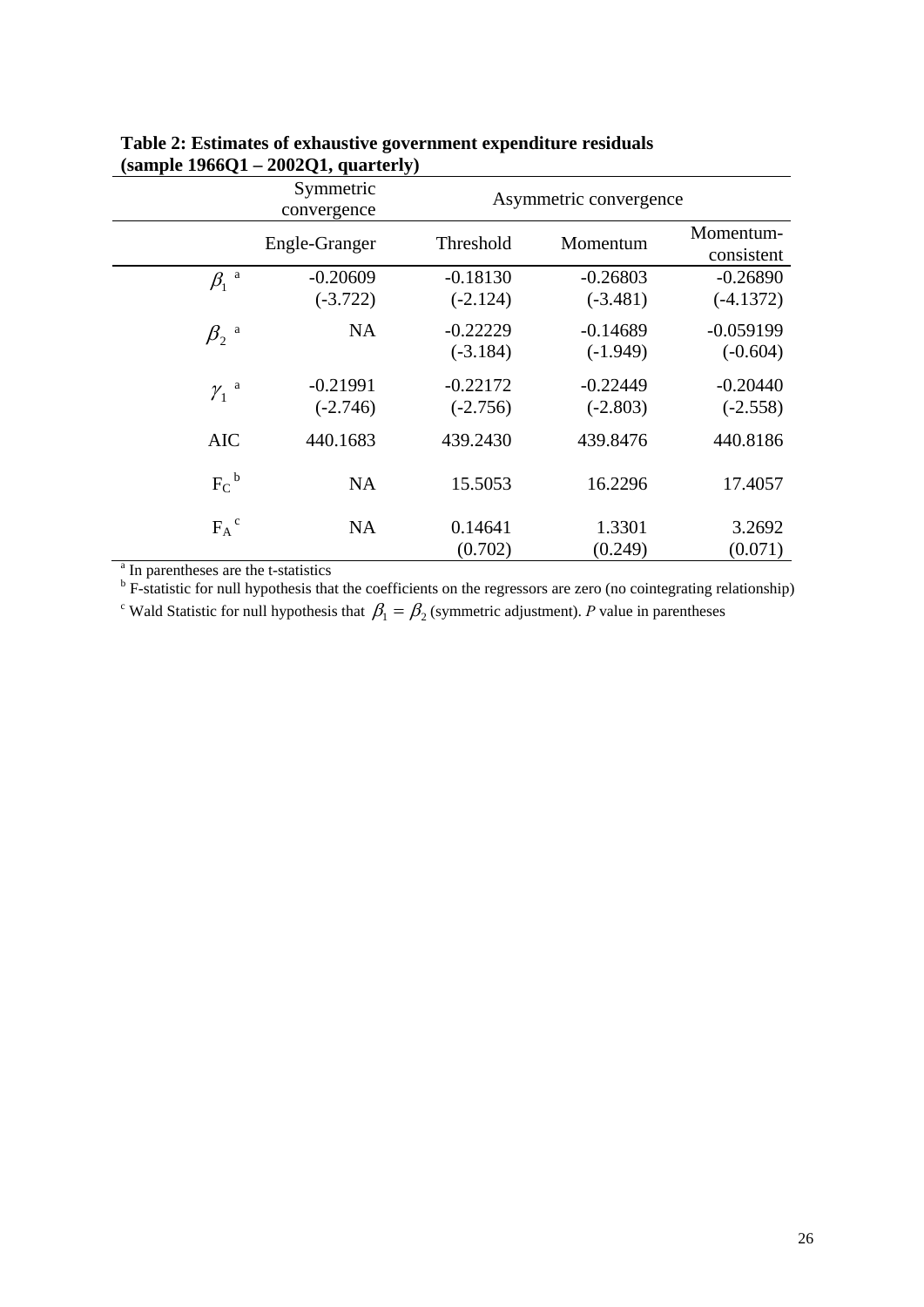| Partisan                                                                                                             |            | Election cycle |             |             |            |            |  |
|----------------------------------------------------------------------------------------------------------------------|------------|----------------|-------------|-------------|------------|------------|--|
|                                                                                                                      | 4 quarters | 5 quarters     | 6 quarters  | 7 quarters  | 8 quarters |            |  |
| $\beta_1$ <sup>a</sup>                                                                                               | $-0.20555$ | $-0.064312$    | $-0.045591$ | $-0.061408$ | $-0.11876$ | $-0.14120$ |  |
|                                                                                                                      | $(-2.194)$ | $(-0.722)$     | $(-0.558)$  | $(-0.816)$  | $(-1.662)$ | $(-2.044)$ |  |
| $\beta_2$ <sup>a</sup>                                                                                               | $-0.20637$ | $-0.28728$     | $-0.32359$  | $-0.34855$  | $-0.32021$ | $-0.30780$ |  |
|                                                                                                                      | $(-3.029)$ | $(-4.226)$     | $(-4.602)$  | $(-4.666)$  | $(-3.944)$ | $(-3.603)$ |  |
|                                                                                                                      | $-0.21981$ | $-0.19624$     | $-0.19045$  | $-0.18606$  | $-0.19313$ | $-0.20045$ |  |
| $\gamma_1$ <sup>a</sup>                                                                                              | $(-2.693)$ | $(-2.450)$     | $(-2.402)$  | $(-2.348)$  | $(-2.397)$ | $(-2.485)$ |  |
| <b>AIC</b>                                                                                                           | 439.1684   | 441.2177       | 442.6087    | 442.9761    | 441.0021   | 440.3964   |  |
| $F_C^{\ b}$                                                                                                          | 15.4162    | 17.8937        | 19.6158     | 20.0761     | 17.6297    | 16.8924    |  |
| $F_A^{\ c}$                                                                                                          | 0.00051    | 4.0712         | 6.9008      | 7.6573      | 3.6374     | 2.4258     |  |
|                                                                                                                      | (0.994)    | (0.044)        | (0.009)     | (0.006)     | (0.056)    | (0.119)    |  |
| <sup>a</sup> In parentheses are the t-statistics                                                                     |            |                |             |             |            |            |  |
| $b$ F-statistic for null hypothesis that the coefficients on the regressors are zero (no cointegrating relationship) |            |                |             |             |            |            |  |

# **Table 3: Estimates of exhaustive government expenditure residuals (sample 1966Q1–2002Q1, quarterly)**

<sup>c</sup> Wald Statistic for null hypothesis that  $\beta_1 = \beta_2$  (symmetric adjustment). *P* value in parentheses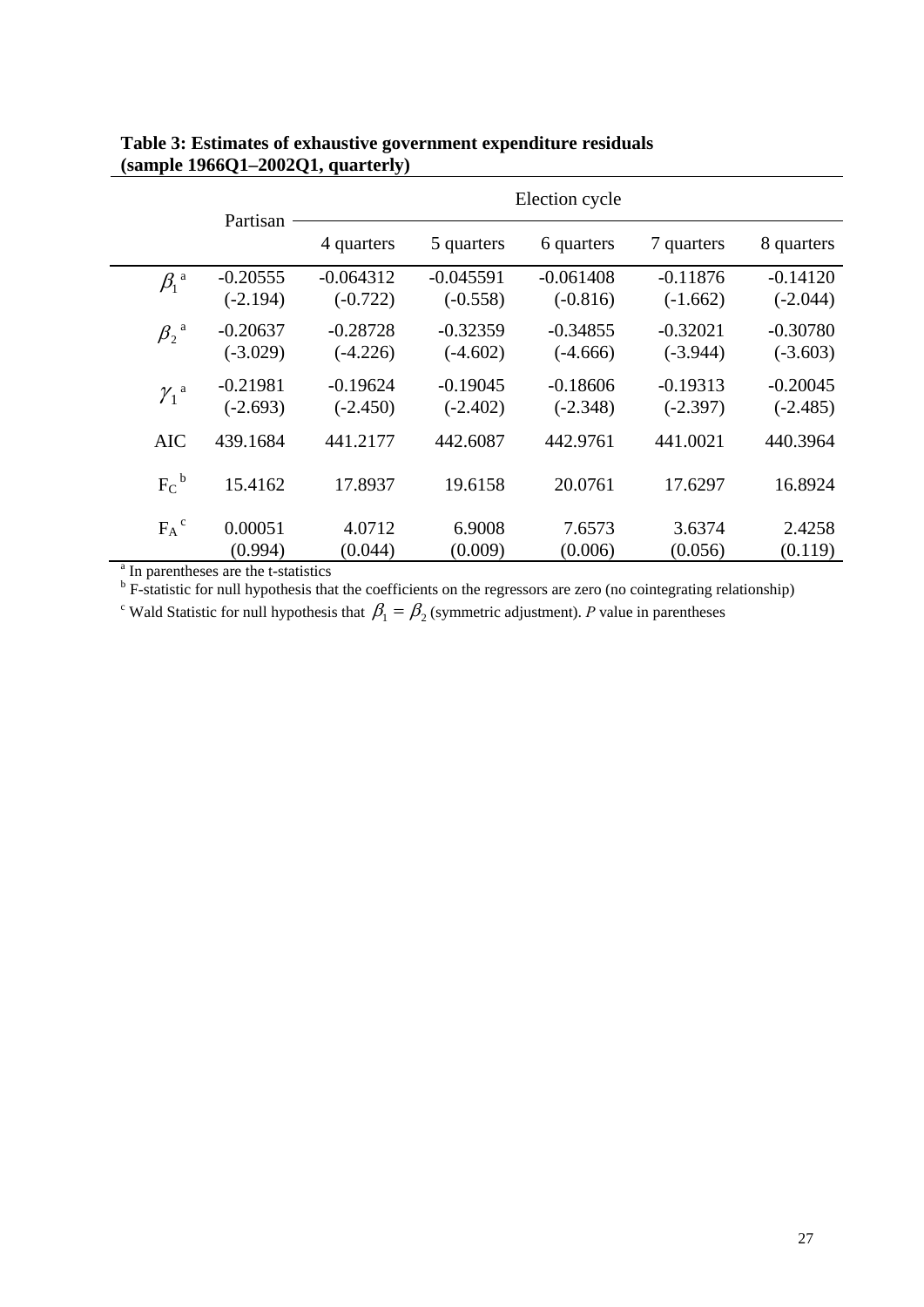|                                                              |               | Asymmetric    |               |               |  |
|--------------------------------------------------------------|---------------|---------------|---------------|---------------|--|
|                                                              | Symmetric     | Threshold     | Momentum      | Momentum-     |  |
|                                                              |               |               |               | consistent    |  |
| Constant                                                     | 0.0020538     | 0.0014703     | 0.0022999     | 0.0022620     |  |
|                                                              | $(1.688)*$    | (0.891)       | $(1.841)^*$   | $(1.864)*$    |  |
|                                                              |               |               |               |               |  |
| $\Delta \ln \left( \frac{EX}{C} \right)_{t-1}$ <sup>a</sup>  | $-0.18110$    | $-0.18231$    | $-0.18541$    | $-0.16328$    |  |
|                                                              | $(-2.321)$ ** | $(-2.330)$ ** | $(-2.370)$ ** | $(-2.091)$ ** |  |
| $\Delta$ lny, a                                              | 0.23261       | 0.23299       | 0.23422       | 0.22912       |  |
|                                                              | $(2.536)$ **  | $(2.534)$ **  | $(2.551)$ **  | $(2.516)$ **  |  |
|                                                              |               |               |               |               |  |
| $\Delta ln(C/P)$ , <sup>a</sup>                              | 0.13006       | 0.12746       | 0.13454       | 0.14045       |  |
|                                                              | $(1.962)$ **  | $(1.913)*$    | $(2.022)$ **  | $(2.126)$ **  |  |
| $\Delta$ ln(NT/EX), <sup>a</sup>                             | $-0.29074$    | $-0.29148$    | $-0.28849$    | $-0.29946$    |  |
|                                                              | $(-4.530)$ ** | $(-4.528)$ ** | $(-4.487)$ ** | $(-4.686)$ ** |  |
|                                                              |               |               |               |               |  |
| $\Delta$ ln $N_t$ <sup>a</sup>                               | 1.2542        | 1.1844        | 1.1517        | 1.1730        |  |
|                                                              | (1.075)       | (1.006)       | (0.981)       | (1.012)       |  |
|                                                              |               |               |               |               |  |
| $u_{t-1}$ $\hspace{0.1cm}$ $\hspace{0.1cm}$ $\hspace{0.1cm}$ | $-0.18288$    |               |               |               |  |
|                                                              | $(-3.545)$ ** |               |               |               |  |
| $I_t u_{t-1}$ <sup>a</sup>                                   |               | $-0.13319$    | $-0.22895$    | $-0.24152$    |  |
|                                                              |               | $(-1.234)$    | $(-3.120)$ ** | $(-3.949)$ ** |  |
|                                                              |               |               |               |               |  |
| $(1-I_t)u_{t-1}$ <sup>a</sup>                                |               | $-0.22069$    | $-0.13984$    | $-0.04842$    |  |
|                                                              |               | $(-2.488)$ ** | $(-1.970)$ ** | $(-0.525)$    |  |
| <b>AIC</b>                                                   | 448.9954      | 448.1409      | 448.4071      | 449.6038      |  |
|                                                              |               |               |               |               |  |
| $F^b$                                                        | 8.1309        | 6.9720        | 7.0697        | 7.5131        |  |
| $F_A^{\ c}$                                                  |               | 0.27520       | 0.78020       | 3.0733        |  |
|                                                              |               | (0.377)       | (0.377)       | (0.080)       |  |

## **Table 4: Estimates of error correction model (sample 1966Q1–2002Q1, quarterly)**

<sup>a</sup> In parentheses are the t-statistics (\*\* significant at 5% level, \* significant at 10% level)<br><sup>b</sup> F-statistic for null hypothesis that the coefficients on the regressors are zero.

<sup>c</sup> Wald Statistic for null hypothesis that coefficient on  $I_t U_{t-1}$  equals the coefficient on  $(1 - I_t)U_{t-1}$ . P value in parentheses